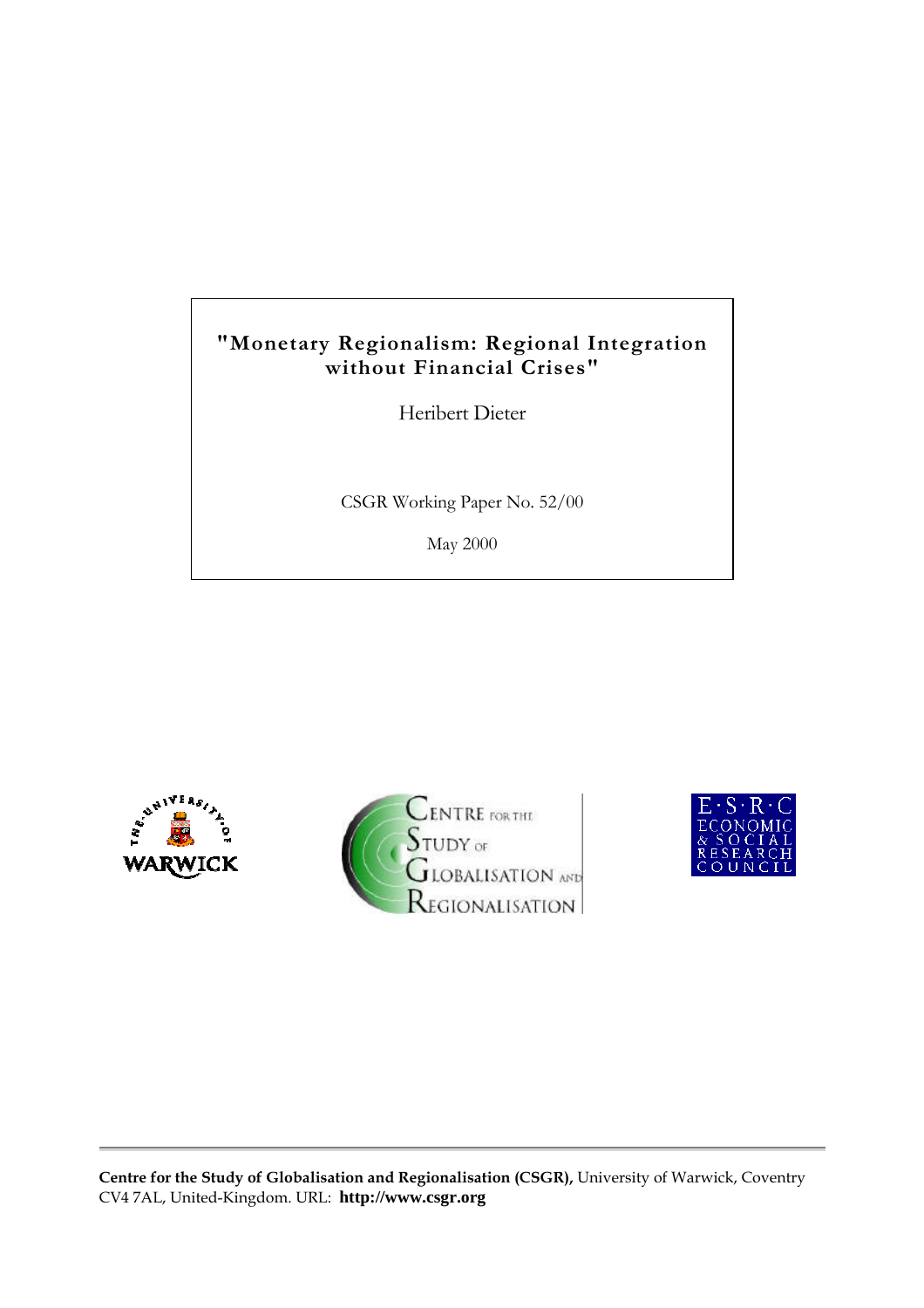**Monetary Regionalism: Regional Integration without Financial Crises** Heribert Dieter<sup>1</sup> Institute for Development and Peace, Duisburg University. CSGR Working Paper No. 52/00 May 2000

# **Abstract:**

The financial crises of the late 1990s have marked a watershed for the global economy and for regionalism. Prior to these crises, deregulation and liberalisation, in particular of financial markets, enjoyed widespread support. On the other hand, regional integration was aimed at improving conditions for regional trade and was based on Bela Balassa's forty year old theory of regional integration. At the beginning of the  $21<sup>st</sup>$  century, the theoretical approach to regional integration will have to be a different one. Regionalism will have to offer enhanced protection against financial crises, whereas trade liberalisation in an era of rapid trade liberalisation both offers fewer benefits and may be too complicated to implement due to high administrative costs associated in particular with free trade areas. The aim of this paper is to provide a theoretical framework for the emerging new monetary regionalism. Regions that wish to strengthen their co-operation in monetary and financial affairs today have the option of regionalism without trade agreements. East Asia is the most likely candidate for the implementation of monetary regionalism, also because East Asian policy makers continue to be frustrated with the lack of progress in the IMF's reform process.

Keywords: Monetary Regionalism, Financial Crises, East Asia, IMF, International Financial Architecture.

Address for correspondence:

Heribert Dieter Institute for Development and Peace Gerhard-Mercator-Universität Duisburg Geibelstr. 41 D-47057 Duisburg e-mail: heribert.dieter@uni-duisburg.de

<sup>&</sup>lt;sup>1</sup> Heribert Dieter is Senior Research Fellow at Duisburg University and Visiting Fellow, ESCR Centre for the Study of Globalisation and Regionalisation, Warwick University.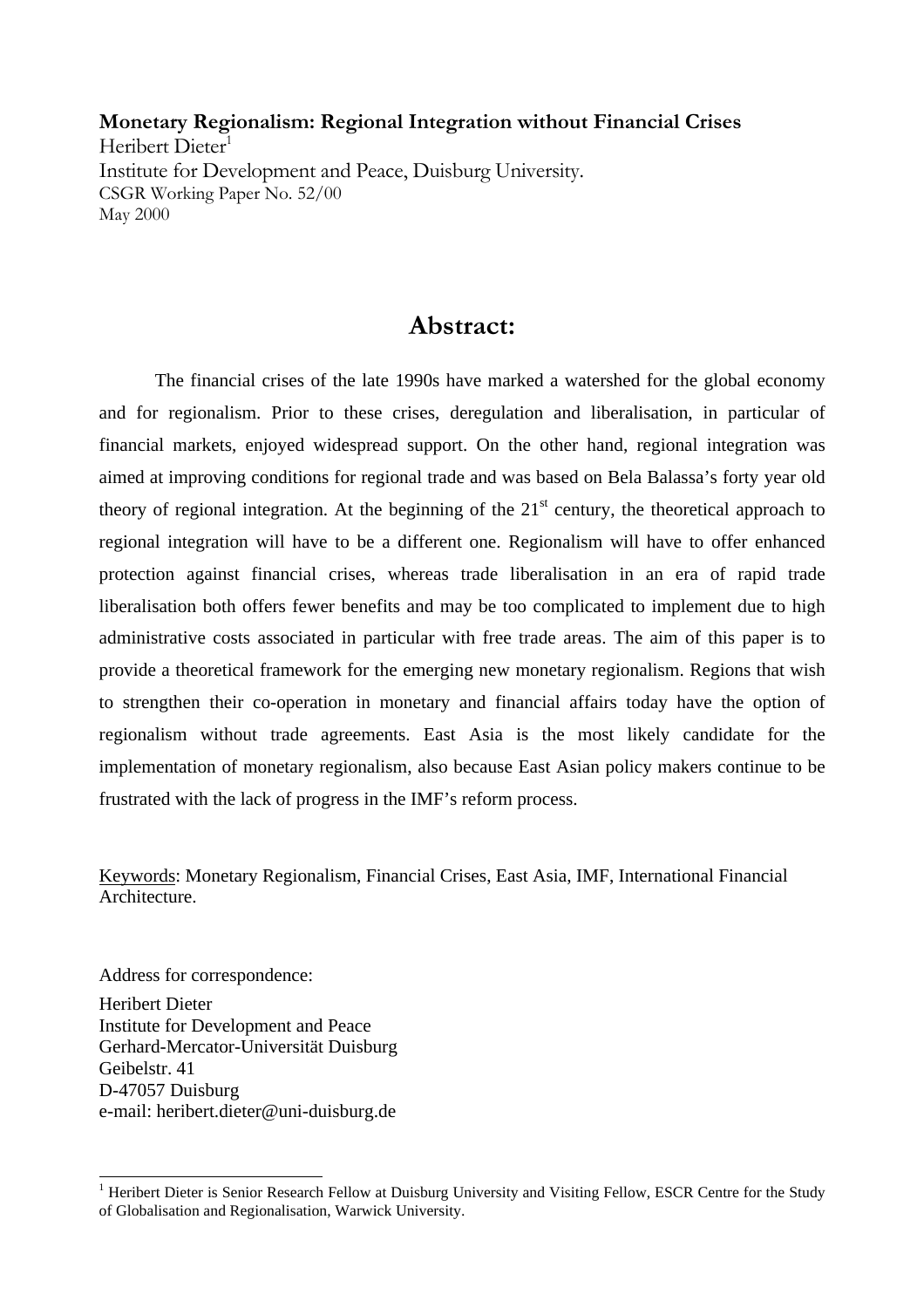#### **1. Introduction**

The financial crises of the late 1990s may have marked a watershed for the global economy. Although neither the United States nor the European Union or Japan were severely affected by the crises in Asia, Latin America and Russia, they have changed our understanding of the most appropriate economic policies in particular for developing countries. After the crises, the emphasis is different: Before 1997, the concepts of deregulation and reduced influence of governments seemed to enjoy majority support not only in the G 7-countries, but also in the developing world. Achieving high growth rates was the single most important aim of economic policy. Today, policy makers have to meet other goals of equal importance: In particular in the developing world, economic policy has to provide mechanisms against severe financial crises.

In this paper, I will argue that at the beginning of the  $21<sup>st</sup>$  century monetary regionalism provides a plausible and potentially beneficial option for economic policy in some regions of the world, particularly for East Asia and Latin America.<sup>2</sup> Monetary regionalism offers solutions that conventional regionalism has not been able to provide: Conventional regionalism is based on trade integration and does not increase the monetary and financial linkages between participating economies until they reach quite a high level of integration. It has taken the European Union more than 40 years until such a level was reached and a common currency could have been created. $^3$  In the meantime, the countries participating in a conventional integration project do not enjoy additional protection against financial crises: Neither with regard to the stabilisation of the exchange rate of their currencies nor with regard to the stabilisation of capital flows do conventional integration schemes strengthen the economies of their member states. Furthermore, the creation of a traditional integration scheme can make countries politically more vulnerable. This is particularly so in East Asia: The creation of a free trade area, customs union or common market would provide ammunition for American Senators in the event of a recession in the US. Asian countries could be accused of closing their own markets, but simultaneously benefiting from the open American market. Needless to say that this cannot be a tempting prospect for policy makers in East Asia or Latin America.

The improvement of the existing multilateral institutions, in particular of the International Monetary Fund, would certainly be a better choice. But today this is not a plausible option: The IMF continues to be an institution whose policies have frequently resulted in disaster, in particular

<sup>2)</sup> Throughout this paper, the term region is used for supranational regions.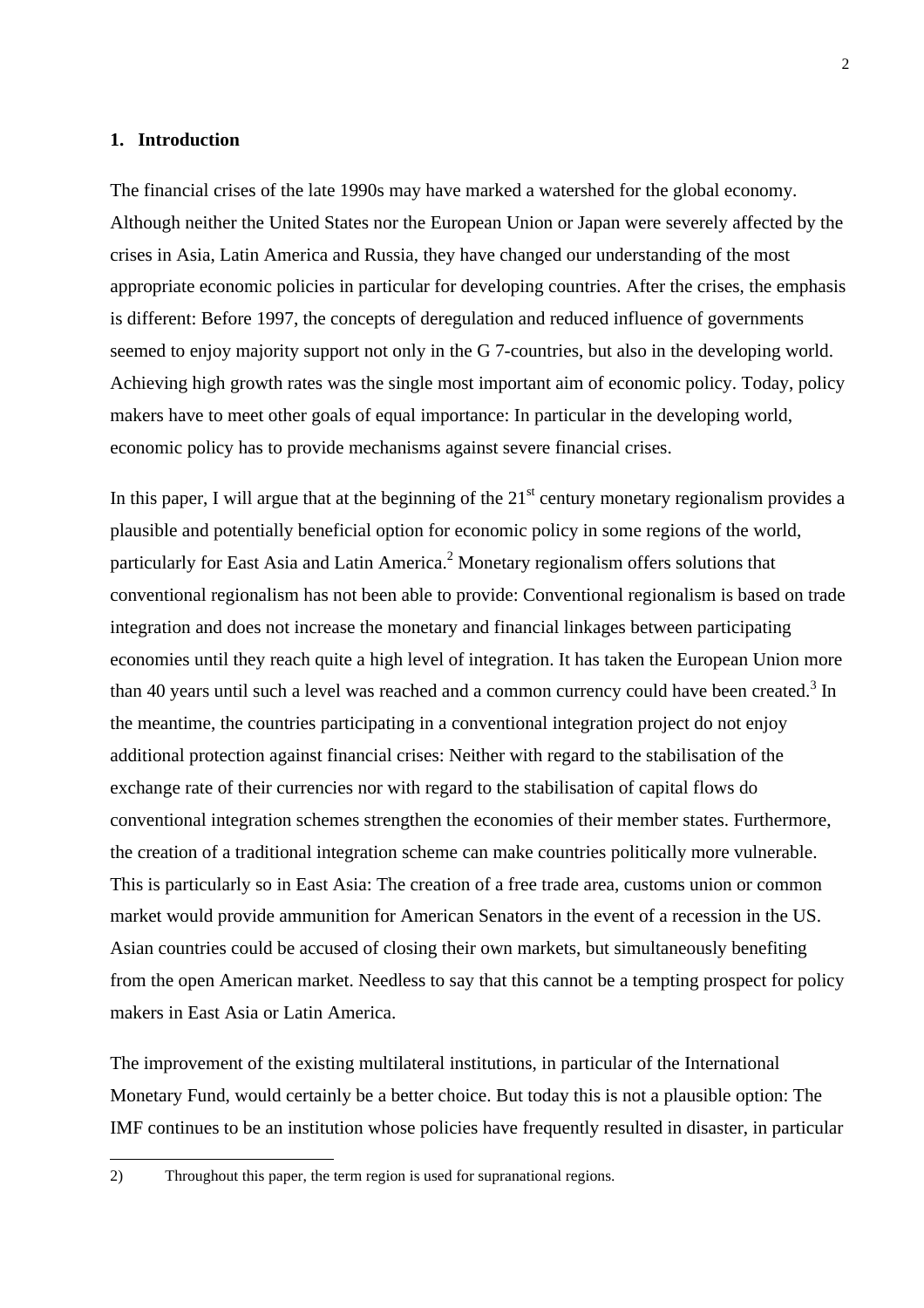in East Asia and Russia, and which suffers from too much influence of the American Treasury and Wall Street. It is a creditor cartel, not an institution primarily concerned with the needs of its clients, i.e. the member states. After the IMF was heavily criticised by observers from East Asia, now the IMF's performance is questioned by insiders: The former Chief Economist of the World Bank, Joseph Stiglitz, has in April 2000 provided a fierce critique of the IMF's policies during the crisis in Asia as well as in the process of Russia's transformation, accusing the Fund of implementing the wrong policies and being an institution that lacks both democratic structures and able economists (cf. Stiglitz 2000).<sup>4</sup>

The developments in early 2000 have underlined that the US administration is not willing to give up any influence on the IMF. The rejection of the first European candidate, Caio Koch-Weser, was not based on a lack of qualification of the candidate, but rather on the assumption that Koch-Weser would have represented a political position that the American government, in particular Finance Minister Larry Summers, could not share. Summers has provided us with his own vision for reform: The IMF shall, according to a proposal he made in late 1999, nor longer be concerned with the financing of economic development. Rather, the IMF shall concentrate on the prevention of financial crises and on the provision of liquidity in the event of a crisis.

Although this does not seem to be a radical proposal, in fact it is. The main point is that emergency funds shall no longer be available to **all** members of the Fund. Instead, only those countries which have observed the IMF-blueprint for financial liberalisation will be given access to credits of the Fund. The centrepiece of this proposition is the by and large complete liberalisation of national financial markets. If the Summers' proposal would be implemented, American and other banks would have many new opportunities, but the developing world would suffer, for at least two reasons. Firstly, the complete opening of financial markets prior to the development of an own competitive financial system would deprive the affected countries of the opportunity to develop. The dominance of banks and institutional investors from G 7-countries would continue. Secondly, the policies suggested by Larry Summers are risky because the complete liberalisation of financial markets, as we have seen in particular in the Asian crisis, frequently results in the inflow of "hot

<sup>3)</sup> However, the creation of the European Monetary System in 1979 already provided some level of monetary co-operation in Europe.

<sup>4)</sup> Stiglitz has asked: "Most importantly, did America – and the IMF – push policies because we, or they, believed the policies would help East Asia or because we believed they would benefit financial interests in the United States and the advanced industrial world" (Stiglitz 2000, p. 10).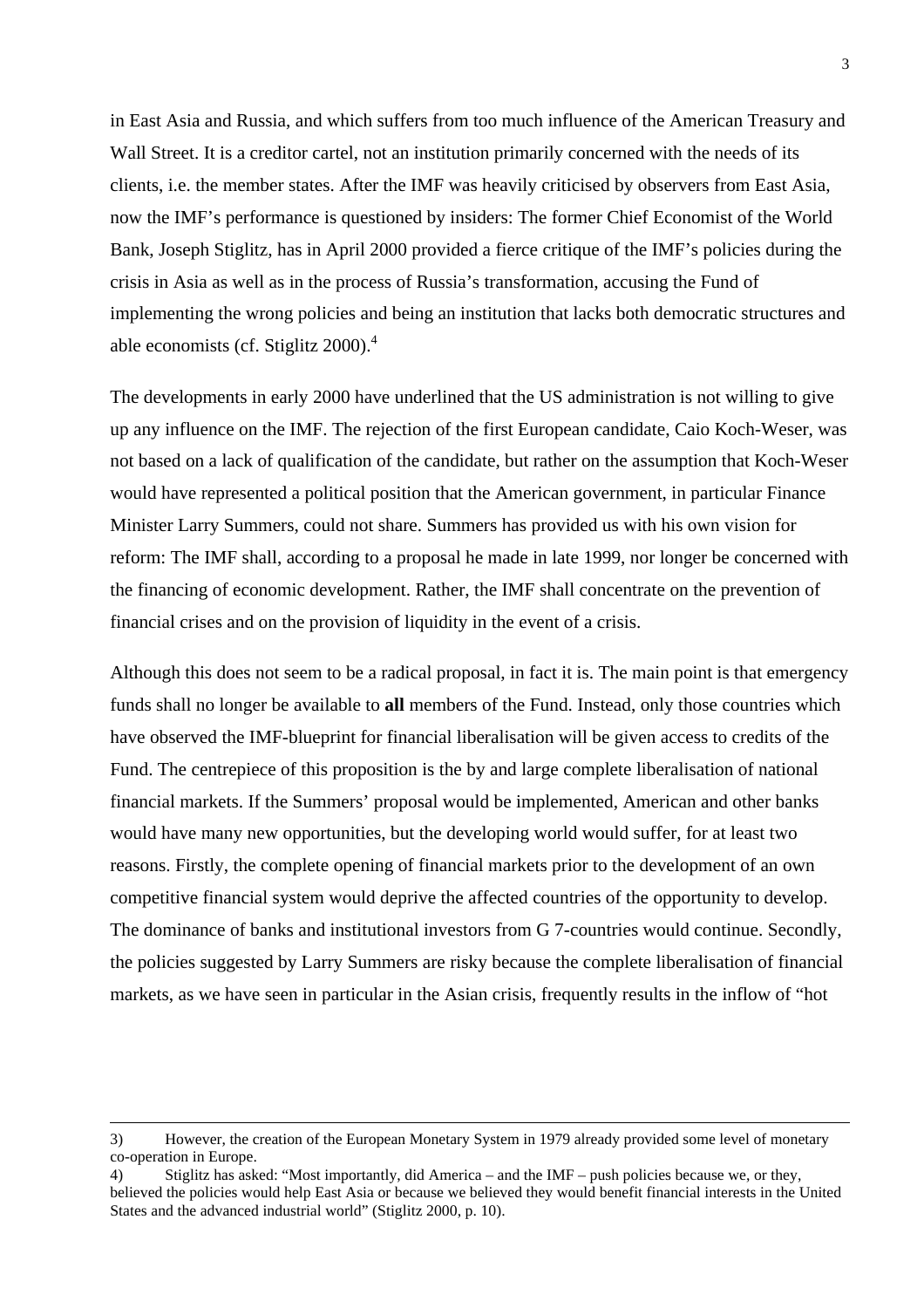money".<sup>5</sup> In the absence of measures to regulate financial inflows and outflows, monetary policy becomes very difficult.<sup>6</sup>

In this paper, I will first look at the weak performance of existing regional integration projects in East Asia and Latin America during the recent financial crises. Surprisingly, neither APEC nor ASEAN provided any help. The trade regime in the Mercosur even caused a further spread of the crisis from Brazil into neighbouring Argentina. After a brief discussion of the deficiencies of traditional, trade-based regional integration I will introduce some elements that constitute monetary regionalism. Although the practicality of this concept will yet have to be proven, we can already witness today the introduction of some measures that may eventually result in regional integration without formal trade agreements. In East Asia and Latin America, small steps have already been taken. Finally, I will try to assess the prospects for monetary regionalism in East Asia as well as the consequences for existing multilateral institutions, namely the IMF.

# **2. The Asian Crisis and the failure of existing regional integration projects**

The events in 1997 and 1998 have both contributed to the evolution of an Asian integration project and to the development of a new type of regionalism. The existing regional integration projects, in particular the Association of South-East Asian Nations (ASEAN) and the Asia-Pacific Economic Cooperation (APEC) have not played any significant role during the crisis.

The failure of ASEAN underlines the inability of conventional, trade-based integration to avoid the emergence of financial crises and to successfully limit their intensity. Although ASEAN is one of the oldest regional integration projects and has been in operation for more than 3 decades, it had nothing to offer in 1997. Neither liquidity nor at least good advice were provided. Instead, two ASEAN countries, Thailand and Indonesia, had to call the IMF to the rescue. ASEAN has emerged from the crisis in a damaged constitution. It has become clear that ASEAN's current vision, the establishment of a free trade area and the continuation of its low key approach to regional integration have little future: The benefits from this type of supranational regionalism are

<sup>5)</sup> Theoretically, foreign banks could be permitted without simultaneously abolishing capital controls. However, foreign banks without access to international financial markets would probably have difficulties establishing their business quickly.

<sup>6)</sup> In the case of an economy tending to simultaneously overheat and being subject to massive capital inflows, a central bank cannot do much. Raising interest rates would increase the flow of capital into the country, an unwanted effect. Lowering interest rates would contribute to the further overheating of the economy, also not a promising prospect. The Bank of England may currently be in precisely that position in the first months of the year 2000.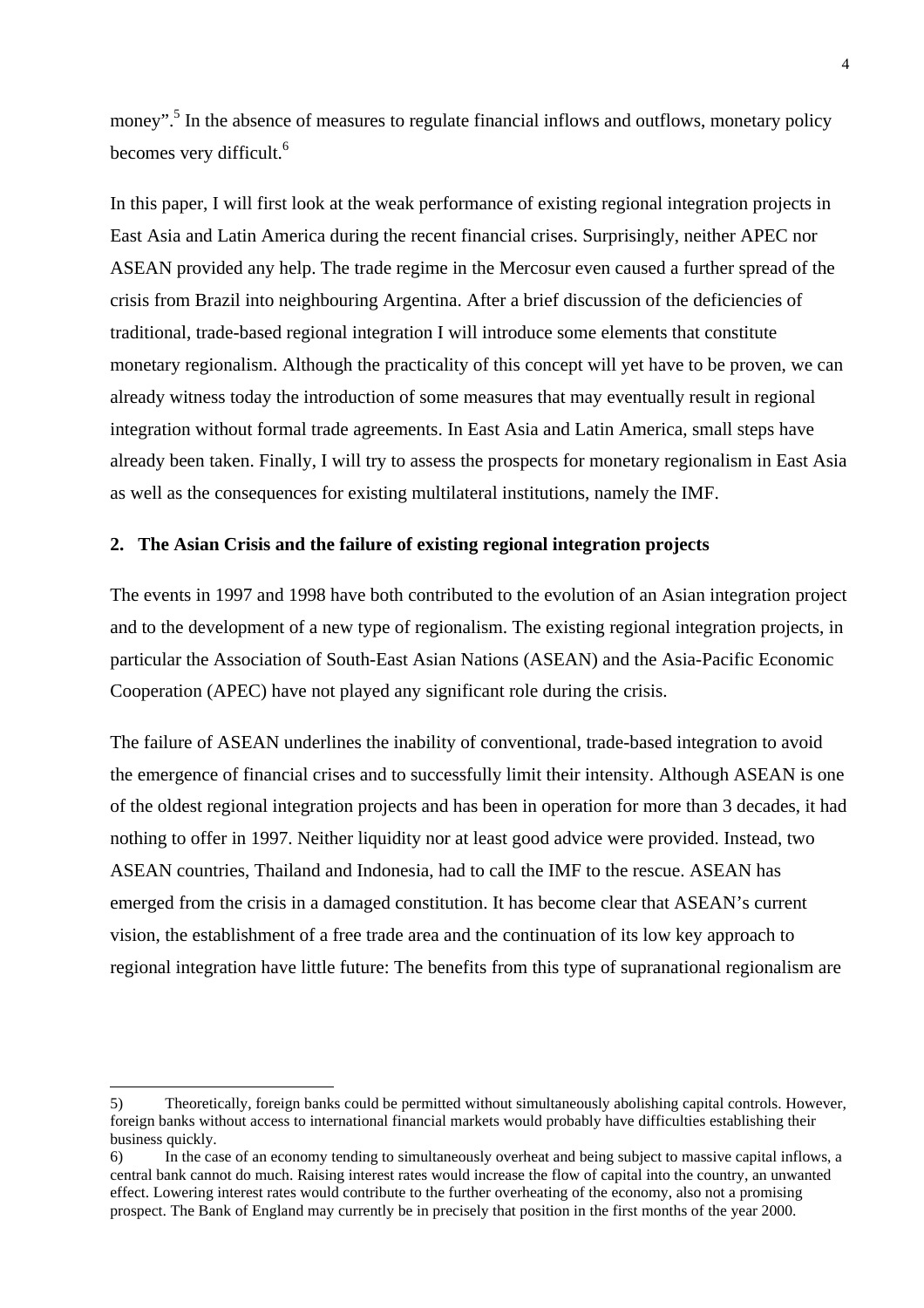too limited to warrant the effort. Successful exporters to world markets can expect very limited advantages from the creation of a free trade area in their region.<sup>7</sup>

For APEC, the Asian crisis that started in July 1997 has contributed to its further decline. The failure of APEC to provide any meaningful response to the biggest economic crisis in the Asia-Pacific region since 1945 has made the project less important, if not irrelevant, primarily for Asian countries. As in the case of ASEAN, not even good advice was provided. The two APEC Summits that could have proposed solutions to the crisis, the 1997 meeting in Vancouver and the 1998 meeting in Kuala Lumpur, were not able to provide the slightest hint on an alternative rescue package for the countries affected by the crisis. In particular the Vancouver meeting could have been important, but the leaders only endorsed the IMF's policies.<sup>8</sup> These, however, have driven the region much deeper than necessary into crisis and did not contribute to its solution (cf. for example Dieter 1998; Stiglitz 2000).

However, some observers have claimed that APEC has been blamed unfairly. Harris argues that the Asian crisis has not resulted in a protectionist surge in the region:

*"Given the limited role APEC could be expected to play directly, the hope was initially that APEC could hold the line in the trade field in the face of the downturn; to resist the pressure on countries to turn inward and protect individual domestic markets and producers. Contrary to a wide expectation at the time, the line was held – and indeed in a number of countries, further liberalisation has taken place"* (Harris 1999, p. 13).

Harris' argument raises two issues in particular. Firstly, it has to be asked why APEC is not able to provide a response to an economic crisis. Instead not only the IMF, but also the World Bank and the Asian Development Bank were called to the rescue. Even though APEC does not have financial resources for a bail-out, a meaningful project of regional co-operation and integration should be able to at least provide some expertise in a crisis. The inability to provide an answer to the problems of the countries affected by the crisis has downgraded the standing of the project in the region. It could also be argued that the Asian crisis has underlined APEC's status as a mere dialogue scheme: APEC serves the purpose of creating a forum to talk to each other in a very

<sup>7)</sup> Two reservations have to be made: Firstly, the creation of a free trade area of sufficient size may encourage direct foreign investment. Secondly, the establishment of a free trade area with one of the poles of the global economy, e.g. between South Africa and the European Union, can bring substantial benefit to the participating developing economy.

<sup>8)</sup> The Leaders' Declaration did mention the discussion of the financial crisis, but the suggested responses on the regional level were limited to regional surveillance and improved regulatory capacities. With regard to crisis prevention on the global level, the IMF's importance was underlined: "We believe it is critically important that we move quickly to enhance the capacity of the international system to prevent or, if necessary, to respond to financial crises of this kind. On a global level, the role of the IMF remains central" (APEC Leaders' Declaration, 25 November 1997, Vancouver).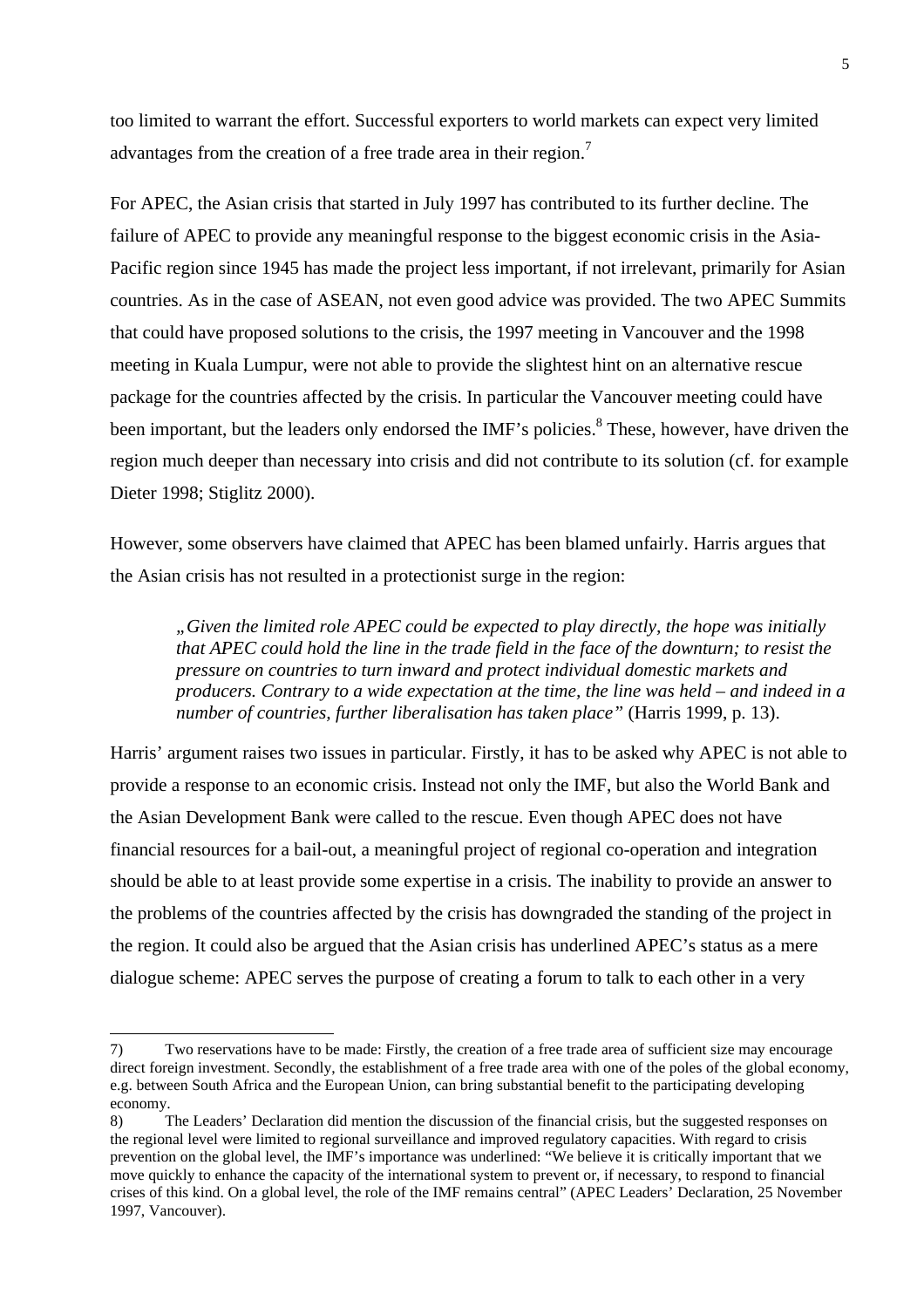heterogeneous region, but it does not represent a case of genuine regional integration.<sup>9</sup> Secondly, it is not clear why a protectionist backlash should have been expected in the first place. The countries in crisis were confronted with a sudden shortage of capital, not with an inflow of goods from other countries. The only APEC countries that can claim to have eased the crisis by not raising the barriers to imports are the USA and to a lesser degree Australia. It is hard to see a positive influence of the APEC process on policy makers in Washington. The policy choice to keep American markets open was made, but not because Congress or the Clinton administration wanted to strengthen APEC.

Although the rivalry between an Asian integration project and APEC is not new, elites in Asia seem to reconsider the benefits of regionalism without America, probably without Anglo-Saxons. In particular the American opposition to an "Asian Monetary Fund" may have sown the seeds for a further polarisation of the relationship between the Anglo-Saxon and the Asian APEC countries (cf. Dieter/Higgott 1998, p. 51). $^{10}$ 

While East Asia provides the strongest arguments in favor of monetary regionalism, the Brazilian crisis underlines further the assessment that conventional regionalism has failed in the event of a financial crisis. The existing trade regime, i.e. the Mercosur, did not reduce the consequences of the crisis. Although the Mercosur is not even a complete customs union yet, it even contributed to the spreading of the crisis. Brazilian companies were benefiting from the devaluation of the Real and could increase their exports to neighboring Argentina, in particular in the automotive sector. Argentina in turn could not do anything, for its currency has been tied to the US dollar at an exchange rate of one to one since 1991.<sup>11</sup>

The existing regional integration projects in East Asia, but also in the Southern Cone, have not fared well during the recent crises. They have neither contributed to the prevention of the crises nor have they made the resolution any easier. The challenge is to develop new forms of regionalism that address these deficiencies of conventional regionalism.

<sup>9)</sup> For a discussion of the various types of regionalism that emerged during the 1990s see Dieter 2000.

<sup>10)</sup> With hindsight, the Japanese proposal of an Asian Monetary Fund would perhaps not have avoided the Asian crisis entirely, but it would have made a very valuable contribution to limiting the downturn. In fact, the crisis in Korea, which started after the AMF proposal was rejected by the Americans and which primarily has been a liquidity crisis, not a solvency crisis, could probably have been avoided all together.

<sup>11)</sup> Argentina has a so-called currency board with the US-Dollar. Moreover, the fixed exchange rate vis-à-vis the US-dollar has been written into Argentina's constitution, which will therefore have to be altered in the event of a new currency regime. Although the currency board may have been necessary after the almost traumatic experiences of the country with hyperinflation in the 1980s, today this inflexible regime represents a burden for the Argentinean economy.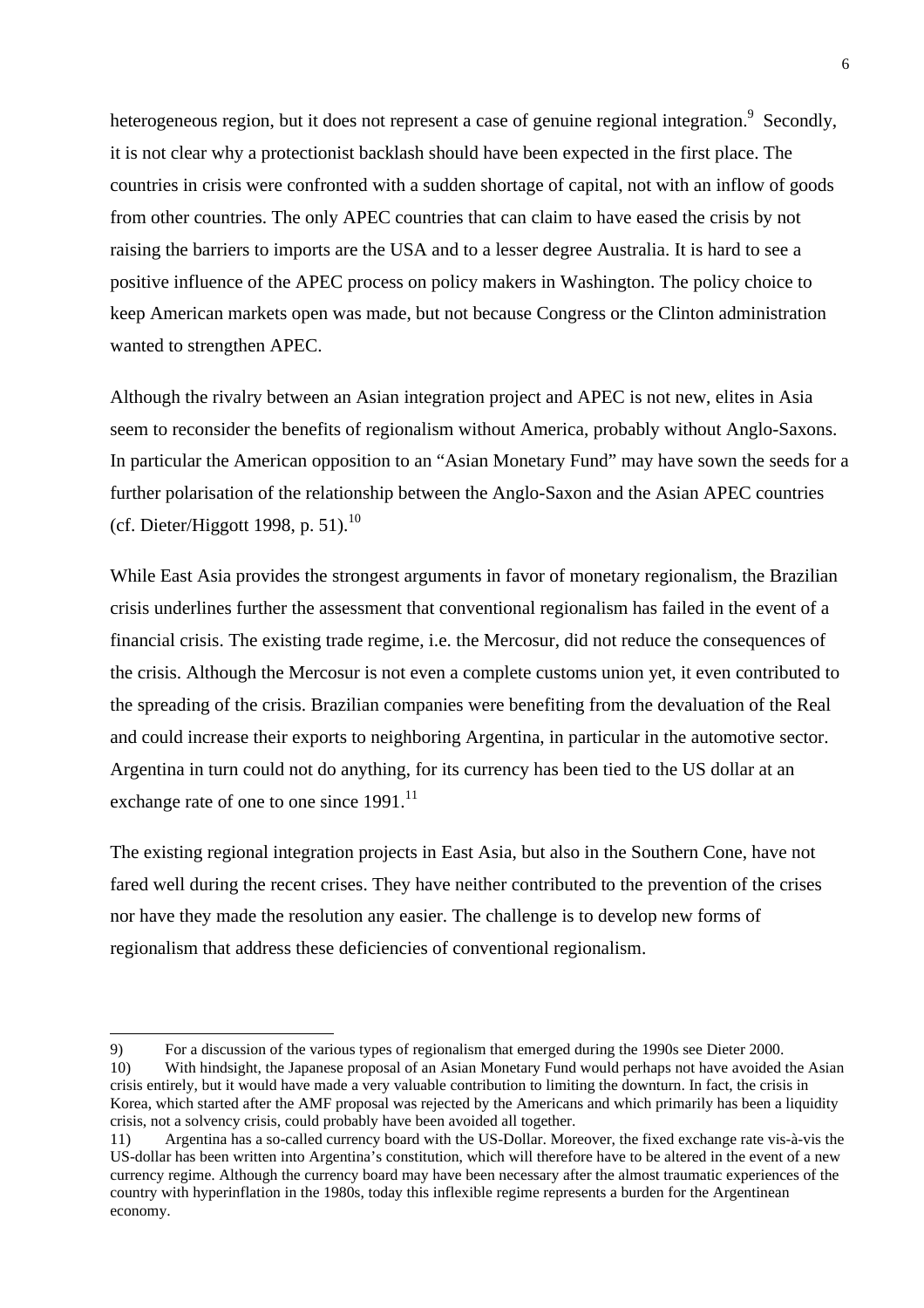# **3. The theory of conventional, trade-based regionalism: Balassa in the 1960s and in the 21st century?**

Since the early 1960s, our thinking about regionalism has been influenced by Bela Balassa's approach to regional integration. Balassa has suggested that regional integration shall take place in five distinct steps: Free trade area, customs union, common market, economic and monetary union and finally political union (cf. Balassa 1961, 1987).

Balassa's theory has been developed 40 years ago. The historical context was a different one: In the 1960s, trade barriers, namely tariffs, were much more important than they are today. Financial flows across the boundaries of national economies were not important. Most countries, including the United States, were using capital controls to ensure that the fixed exchange rates of the Bretton Woods system were not undermined by high inflows or outflows of capital.<sup>12</sup> Trade integration offered an answer to the economic goals of many countries: They could prepare for the world market or, in a more radical but popular version, could dissociate their economies from the global economy, which was obviously easier for a group than for individual countries.

In principle, Balassa's theory reflected the regulations of the General Agreement on Tariffs and Trade (GATT). Article 24, permitting the creation of free trade areas and customs unions, was the only major exception from the famous article 1, the most favoured nation clause. Balassa's theory reflected those given conditions, but the theoretical underpinnings remained somewhat vague. Why a scheme that requires a lot of bureaucratic effort, the free trade area, is included in Balassa's theory is not clear. The administrative work to set rules of origin and use certificates of origin can be an obstacle to trade rather than facilitate it. The lower the average tariff, the higher the relative burden of certificates of origin.

<sup>12)</sup> The USA had reintroduced capital controls in the early 1960s, when rising imports, the costs of the Vietnam War and high capital inflows were threatening the regime of fixed exchange rates (cf. Scherrer 2000, p. 21).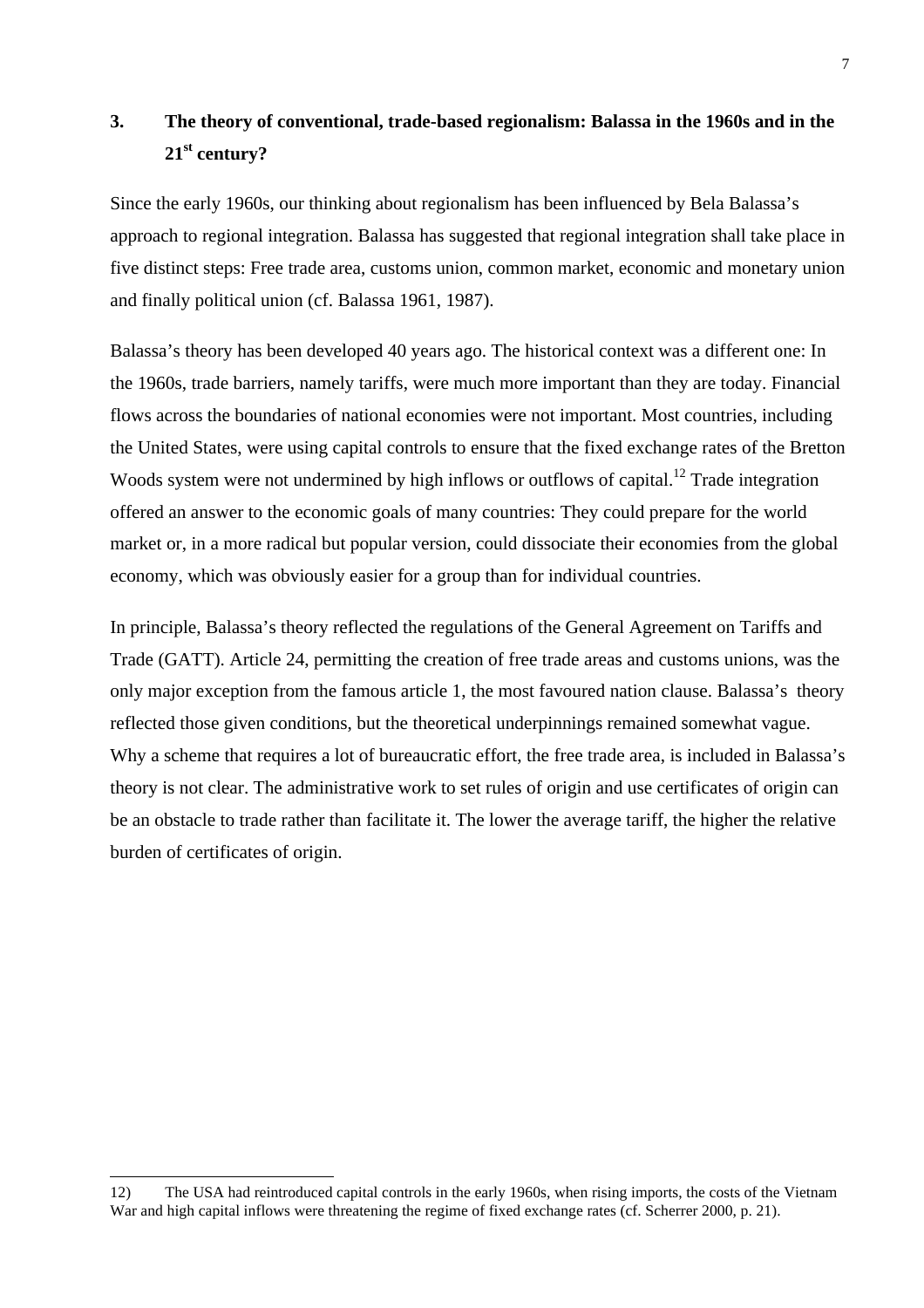| Level                       | Main Component                                       | Main Disadvantage                                                                                                                         |
|-----------------------------|------------------------------------------------------|-------------------------------------------------------------------------------------------------------------------------------------------|
| Free Trade Area             | Free trade within, but different<br>external tariffs | Need for certificates of origin                                                                                                           |
| <b>Customs Union</b>        | Common external tariff                               | Need for the establishment of a<br>common external tariff, which<br>can be difficult between<br>heterogeneous economies                   |
| Common Market               | Free movement of capital,<br>goods and labour        | Freedom of labour can cause<br>problems between<br>heterogeneous economies                                                                |
| Economic and Monetary Union | Common currency                                      | Fixing of exchange rates limits<br>ability to react to changing<br>economic conditions in the<br>different parts of the monetary<br>union |
| <b>Political Union</b>      | Creation of common political<br>institutions         | Loss of sovereignty to<br>supranational body may prove<br>difficult                                                                       |

### Table 1: Main components of regionalism based on trade integration

Table 1 provides an overview of the main components of conventional regionalism. Today, the most problematic aspect of Balassa's theory is that it does not provide any link of the monetary policies and the financial sectors of the participating economies on the first three levels of integration. In an era of growing capital flows, this constitutes a major deficiency. Furthermore, the introduction of an economic and monetary union is a complete change of tune from the previous three steps, where the emphasis lay on trade.

One may argue that this theory was modified when implemented in Europe. The creation of the European Monetary System in 1979 added a strong element of monetary co-operation. Although Europe added this element to its own integration process, the need for intensive co-operation with regard to monetary and financial stability in an integration project is not yet reflected neither in the theory of regionalism nor in the projects currently implemented outside of Europe.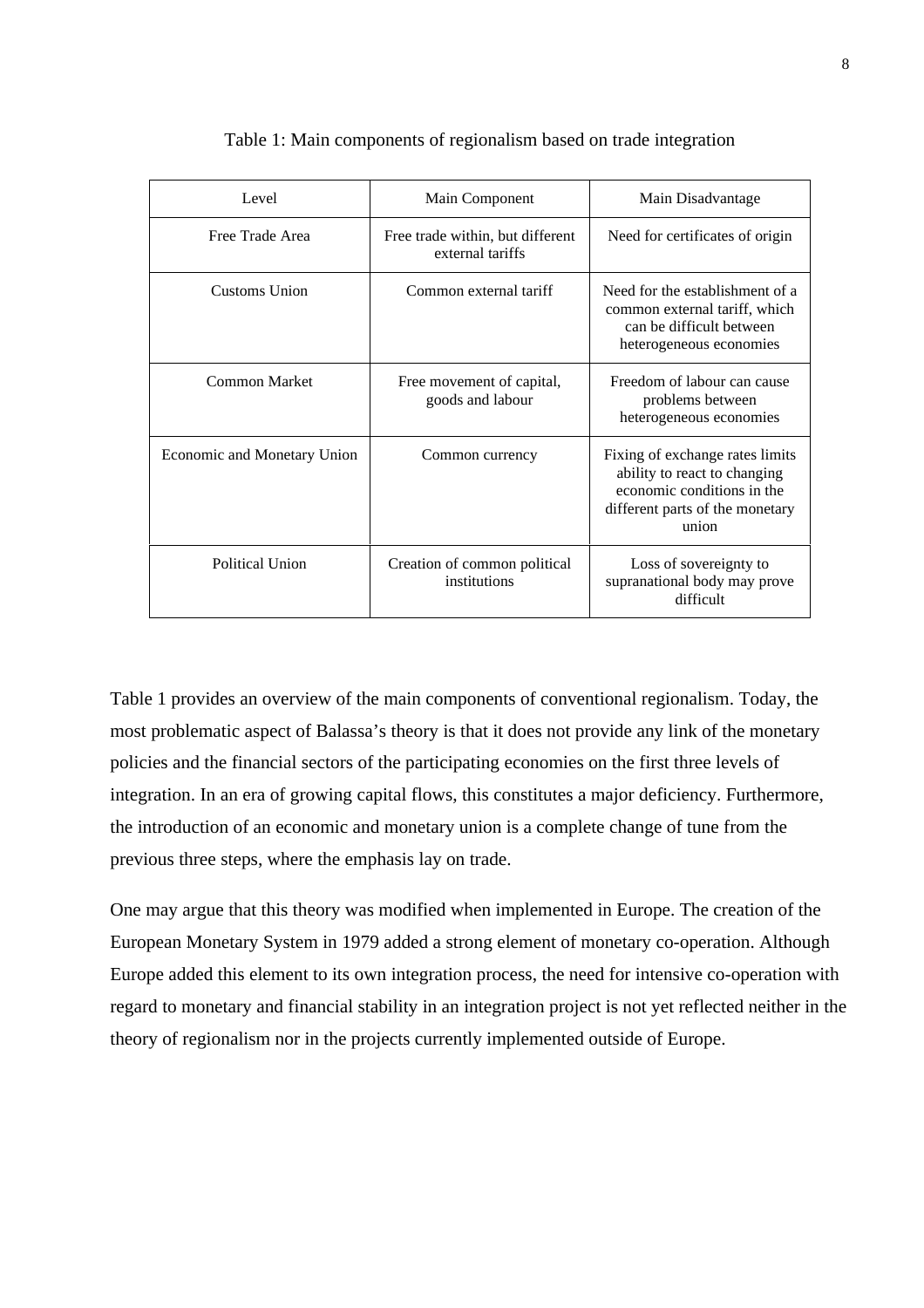#### **4. Theoretical aspects of monetary regionalism**

In contrast to conventional regionalism, monetary regionalism aims directly at levels four and five of Balassa's integration concept. Monetary regionalism wants to contribute to the stability of currencies and financial markets in a region without having to formalise trade links. Like conventional regionalism, it requires the willingness of participating states to enter a process which will, if successfully implemented, lead at least to the creation of a common currency, but eventually to a political union. Therefore, the willingness to give up a part of what has been understood as a central element of a nation's sovereignty and independence, in particular the ability to issue an own currency, is central to monetary regionalism.

 To prepare a group of economies for a monetary union, several steps need to be taken. These measures fall in two broad categories: Measures that stabilise financial markets and measures that contribute to the stabilisation of exchange rates. These steps could be taken either by policy field or in steps. It is imaginable to try and stabilise financial markets first and attempt to reduce exchange rate volatility later. However, it is more plausible to structure the process in steps. Implemented in steps, there is a chance for immediate gains in all policy fields relevant to monetary regionalism.

I am suggesting an Integration process organised in four steps. The first two levels could be termed 'Regional Liquidity Fund' and 'Regional Monetary System'. Level 3 and 4 are similar to Balassa's scheme. However, it is only in those steps that I suggest the implementation of agreements on trade integration.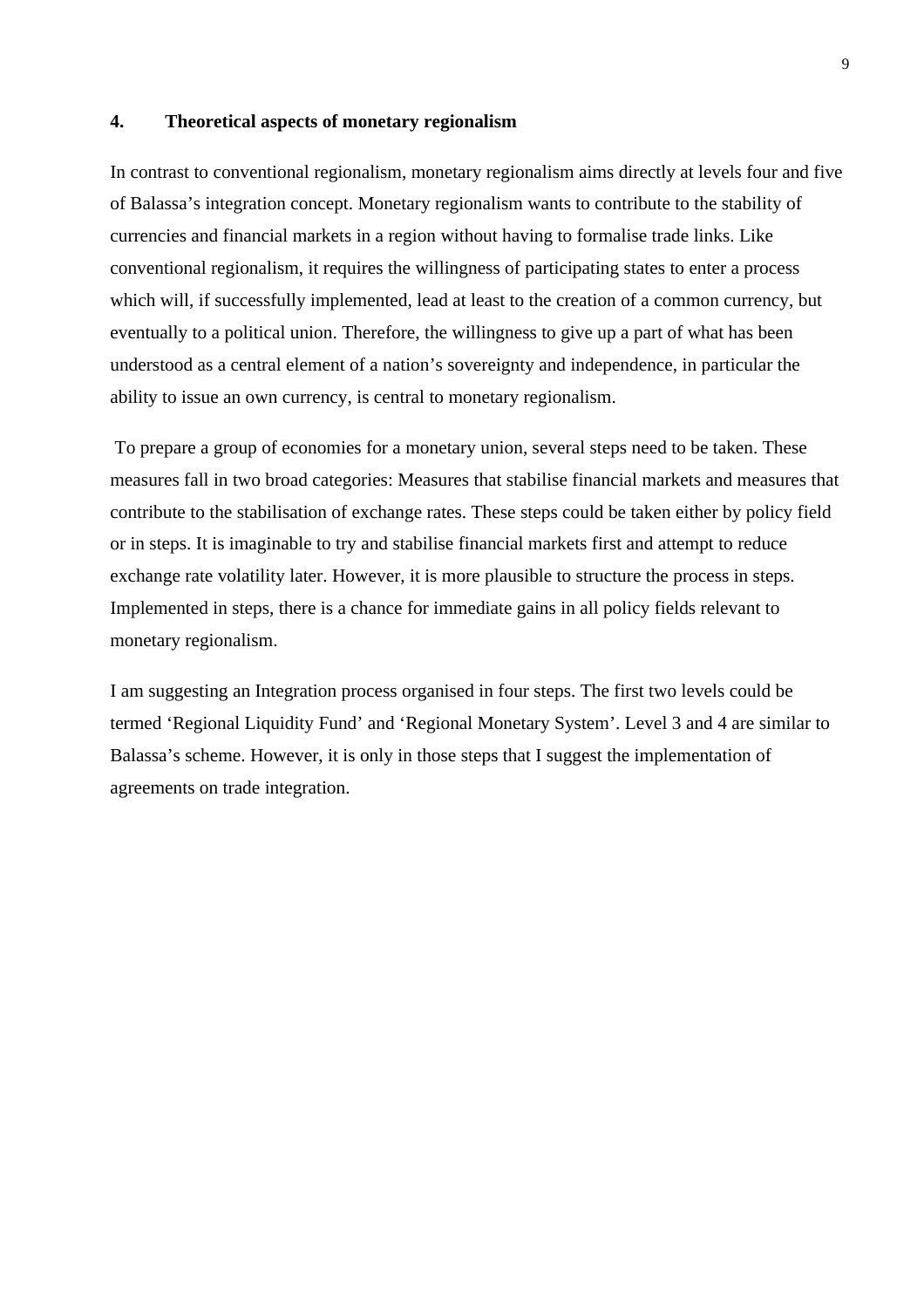|                                                           | Level 1: Regional<br><b>Liquidity Fund</b>                                                                                                                                                | Level 2: Regional<br><b>Monetary System</b>                                                                                                                     | Level 3: Economic<br>and Monetary<br>Union                                                          | Level 4: Political<br>Union                                                                                   |
|-----------------------------------------------------------|-------------------------------------------------------------------------------------------------------------------------------------------------------------------------------------------|-----------------------------------------------------------------------------------------------------------------------------------------------------------------|-----------------------------------------------------------------------------------------------------|---------------------------------------------------------------------------------------------------------------|
| Main<br>Component                                         | Creation of a public<br>regional liquidity fund                                                                                                                                           | Introduction of a<br>regional monetary<br>system with exchange<br>rate bands                                                                                    | Permanent fixing of<br>exchange rates and<br>creation of a single<br>currency                       | Creation of a political<br>union, national political<br>systems continue to<br>exist and cover most<br>issues |
| Political<br><b>Measures</b>                              | Creation of a forum for<br>the central banks of the<br>region, i.e. a regional<br>monetary committee                                                                                      | Regular meetings of the<br>regional monetary<br>committee                                                                                                       | Creation of common<br>political institutions,<br>establishment of a<br><b>Regional Central Bank</b> | Creation of<br>supranational<br>institutions in some,<br>defined areas                                        |
| Additional<br>Compo-<br>nents (crisis<br>manage-<br>ment) | Creation of a private<br>liquidity fund                                                                                                                                                   | Expansion of coverage<br>of existing regional<br>liquidity funds                                                                                                |                                                                                                     |                                                                                                               |
| Additional<br>Compo-<br>nents (crisis<br>prevention)      | Creation of a regional<br>banking supervision<br>system based on the<br>BIS' 25 core principles<br>of effective banking<br>supervision, parallel<br>national systems<br>continue to exist |                                                                                                                                                                 | Phasing out of national<br>banking supervision                                                      |                                                                                                               |
|                                                           | Implementation of<br><b>Universal Debt-</b><br>Rollover Options with a<br>Penalty (Udrop)                                                                                                 |                                                                                                                                                                 |                                                                                                     |                                                                                                               |
|                                                           | Compulsory hedging of<br>credit denominated in<br>foreign currency                                                                                                                        | Reduction of the<br>coverage of compulsory<br>hedging                                                                                                           |                                                                                                     |                                                                                                               |
|                                                           | Capital controls of the<br>individual countries, in<br>particular on inflows,<br>may continue to exist                                                                                    |                                                                                                                                                                 | Phasing out of capital<br>controls                                                                  |                                                                                                               |
| Trade<br>Compo-<br>nents                                  |                                                                                                                                                                                           | Facilitation of regional<br>trade by harmonising<br>norms and standards                                                                                         | <b>Customs Union</b>                                                                                | Free movement of<br>labour                                                                                    |
| Macroeco-<br>nomic<br>Policy                              | Joint monitoring of<br>monetary and fiscal<br>policy                                                                                                                                      | Co-ordination and<br>harmonisation of<br>monetary policy, in<br>particular interest rate<br>policy as well as fiscal<br>policy, in particular on<br>debt levels |                                                                                                     |                                                                                                               |

Table 2: Key components of monetary regionalism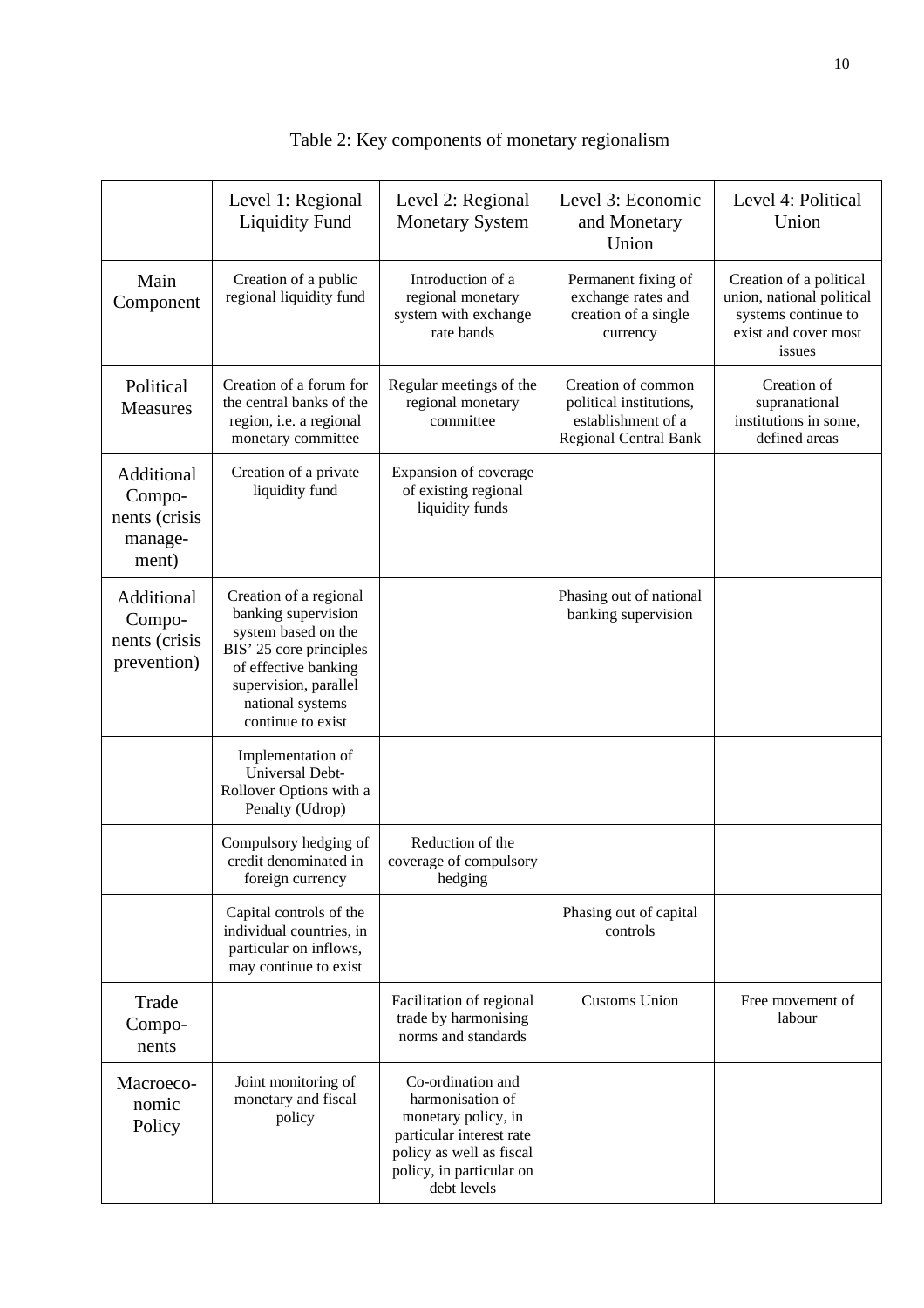These proposals are not a complete list of measures that could be taken within a regional integration project that intends to improve its immunity against financial crisis. However, they represent a set of policies that both aim at profound regional integration and provide instant benefits for the participating economies. The concept of monetary regionalism as well as the advantages and disadvantages of the individual measures will be considered in the following section.

# **4. 1. Level 1: Regional Liquidity Fund**

The central measure to be taken on level 1 is the creation of a public regional liquidity fund. This is an attempt to provide a regional safety net if a crisis hits. The countries participating will have to earmark a part or all of their foreign reserves for a liquidity pool. A participating central bank will in such a system not only be able to use their own reserves, but also those of the other central banks.

Evidently, this is a measure that requires substantial political will of the participating countries. A factor limiting the required confidence is a ceiling on the percentage of foreign reserves that participating central banks are willing to earmark for regional use. For the first level of monetary regionalism, it seems adequate to limit the funds to ten per cent of foreign reserves. Conditions for the use of other countries' reserves would have to be strict: To avoid the abuse of the regional liquidity fund, interest would have to be paid and the interest rate would have to be set at a relatively high level. Also, the regional credit line should only be available for a short period, e.g. three months up to six months.

The advantages of a public regional liquidity fund are substantial:

- A central bank using the other central banks' reserves has a much higher chance to act as a lender of last resort for the domestic financial sector, thus developing the ability to limit the consequences of a credit crisis. Using the regional reserves, a central bank gains leverage. This aspect is particularly relevant for economies that have partly or completely abandoned capital controls, because the use of international financial markets and of loans denominated in foreign currency limit the ability of central banks to act as lender of last resort.
- A regional liquidity fund could be used to defend fixed exchange rates. This potential function, however, is probably not required on the first level of monetary regionalism.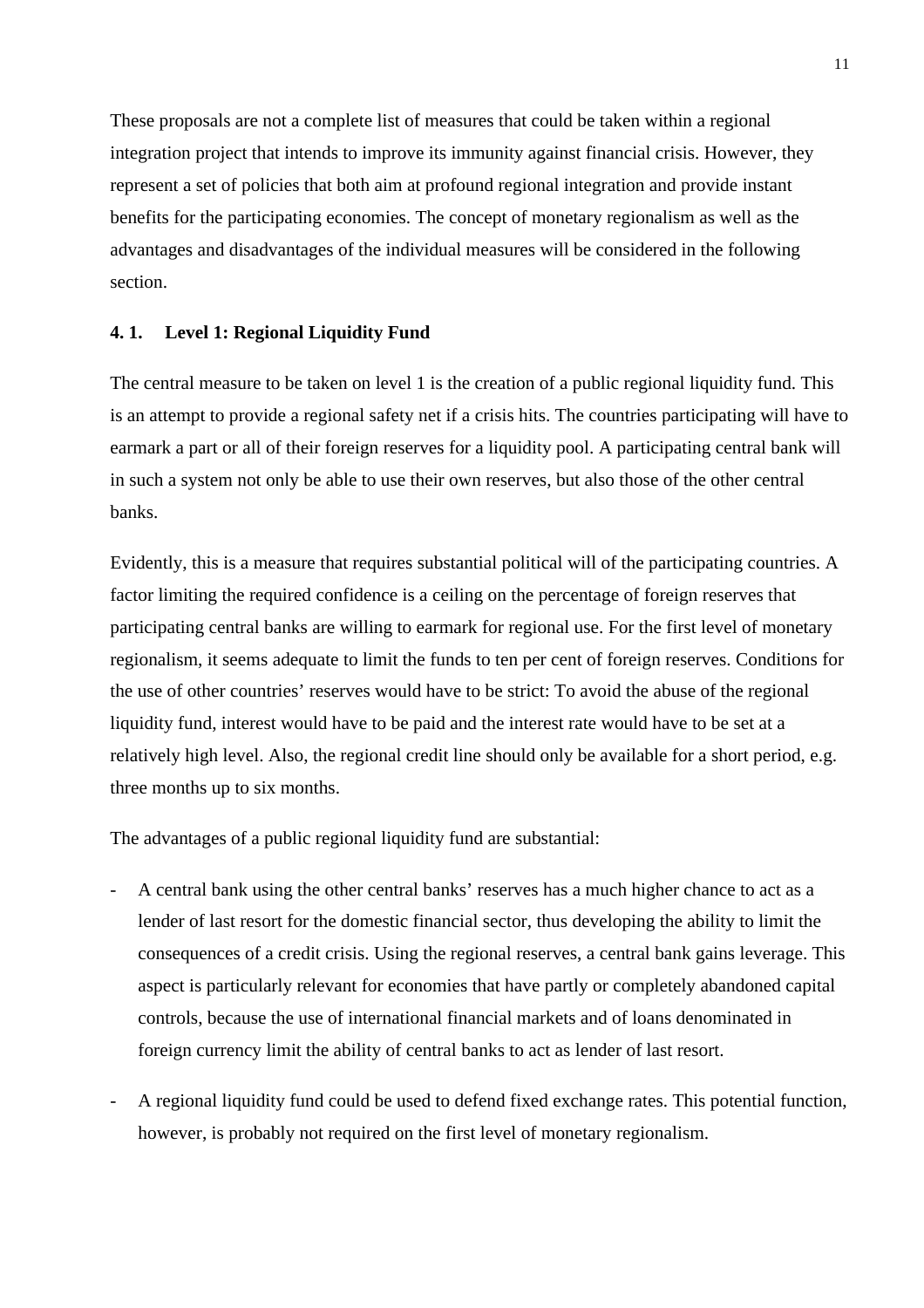- Being able to use the entire region's foreign reserves reduces the need for the individual central bank to maintain costly foreign reserves. However, the whole group will have to maintain substantial reserves.
- The provision of liquidity in a region would allow to avoid having to go to the IMF. This might be the single biggest advantage of a regional fund.
- Although a regional liquidity fund would only be activated in the event of a crisis, it would encourage participating central banks to engage in permanent monitoring of economic developments in the region.

In order to be able to establish a purposeful regional liquidity fund the participating central banks will have to possess significant foreign reserves. Taking into consideration that initially probably not more than 10 or 20 per cent of the reserves will be available for the regional liquidity fund, this constitutes a major obstacles for monetary regionalism in some parts of the world. In other parts, namely in East Asia, this does not represent a problem.

Whereas the measures to prevent a crisis from developing, which I will discuss below, are no radical departure from the current system, a public regional liquidity fund is. It is directly aimed at challenging the IMF's current monopoly on crisis management. In the event of a crisis, there would not be a need to negotiate with Washington. Consequently, the IMF would suffer a substantial reduction of its relevance for the world economy.

A public regional liquidity fund could be accompanied by private regional liquidity funds. The idea is that private banks and other financial intermediaries create a system which provides liquidity in the event of a banking crisis. In Germany, such a system has been in place since 1974. The "Liquiditäts-Konsortialbank", Liko-Bank in short, is currently available to 136 participating banks. When a bank gets into trouble, the other banks have to supply fresh money up to the initially agreed limit. In the case of the Liko-Bank, private funds are augmented by funds from the Bundesbank.<sup>13</sup> As a principle, the private regional liquidity fund should operate as a first line of defence for banks.

The creation of this system of private and public liquidity funds would be a significant step forward for a regional integration project. It would both provide powerful instruments to limit

 $\overline{a}$ 13) At the beginning of the year 2000, an expansion of the Liko-Bank to cover the Eurozone is discussed. The Bundesbank has suggested an expansion of the maximum amount provided by the private banks of up to Euro 10 billion and an extended credit line of the Bundesbank, which would be raised to Euro 5 billion (Frankfurter Allgemeine Zeitung, 11 January 2000).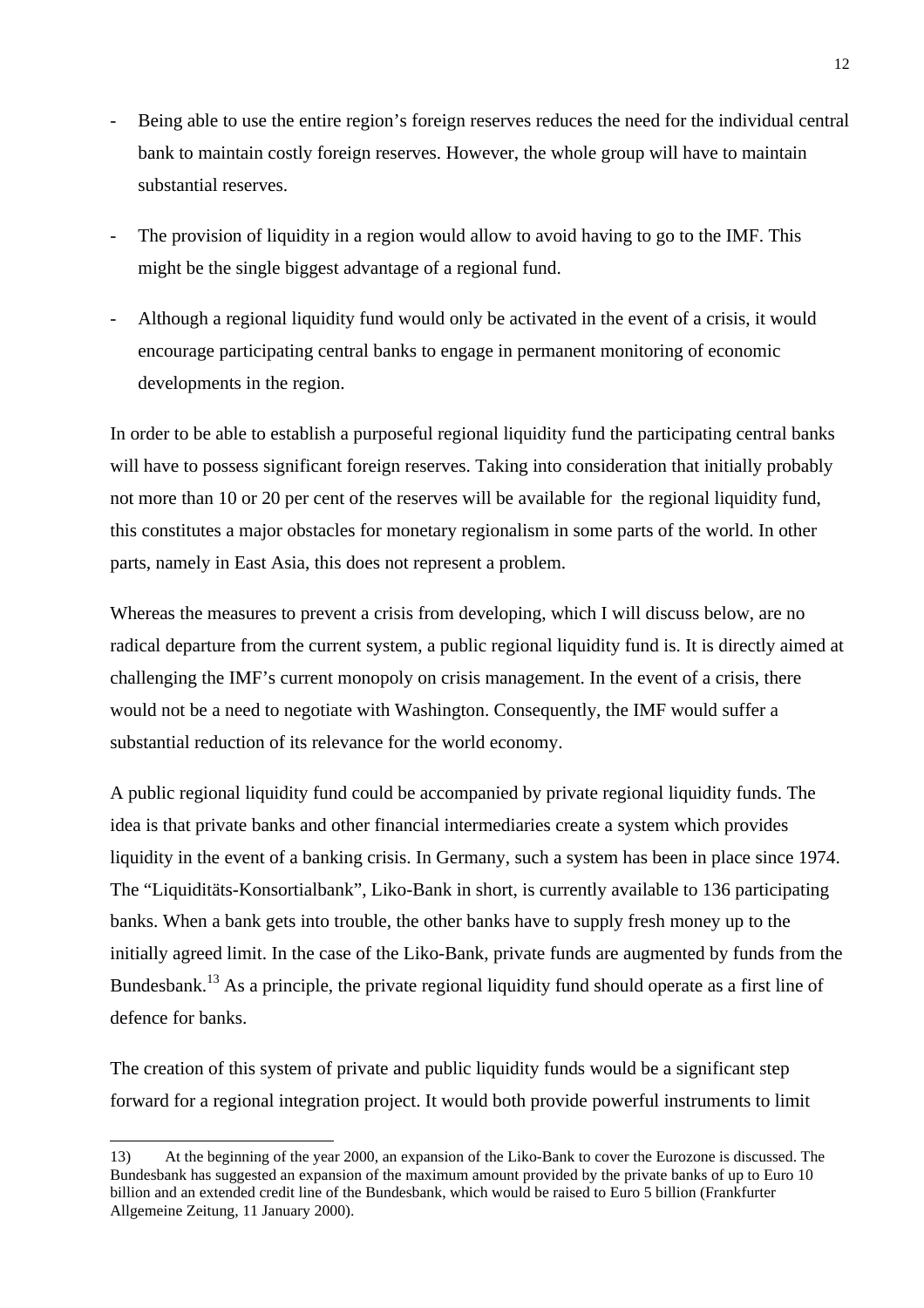financial crisis and generate the functional basis for further integration.<sup>14</sup> This becomes particularly evident when monitoring of financial markets and banking supervision are included in the integration process.

The provision of a public regional liquidity fund ought to be accompanied by two monitoring bodies, a regional monetary committee and a regional banking supervision system. Committing foreign reserves of a country's central bank, even if it is limited to a certain percentage, is not a simple bookkeeper's exercise, but a genuine expression of confidence. In order to further build this mutual trust, the regional monetary committee is of vital importance. Central bankers could meet frequently, e.g. monthly, to discuss developments in the financial sector and in foreign exchange markets. Although in the proposed structure of level 1 the fixing of exchange rates is not envisaged, the regional monetary committee could prepare this step.

The establishment of a regional monetary committee would also contribute to the creation of "intra-regional policy networks", which enable policy makers to deepen their knowledge of their partners in the region (cf. Higgott 1997).

Similarly, banking supervision could be advanced to the regional level. Apart from the beneficial effect this could have for the integration process, national banking supervision seems to have become more obsolete in the age of banks operating in global, rather than national, financial markets. The installation of a regional body for banking supervision may not end the need for national banking supervision immediately. However, in both systems the Bank for International Settlements (BIS) 25 core principles for effective banking supervision should be adhered to.

In addition to the creation of a Regional Liquidity Fund, measures to reduce the likelihood of financial crises are a vital element of monetary regionalism. The aim is to force the private sector to consider the risks associated with lending and borrowing.

Universal Debt-Rollover Options with a Penalty (Udrop) are a concept that Anne Siebert and William Buiter suggested in 1999. Udrop are an option which can be exercised upon maturity of a loan. The use of the option results in an extension of the credit, e.g. an additional 3 or 6 months. The option has a price, which will have to be set before the deal is done. The cost of the option in effect works like a tax on borrowing abroad. Consequently, borrowing domestically becomes cheaper compared to foreign loans. Both parties would have to agree on the price, consequently they would have to consider the risk associated with the loan.

<sup>14)</sup> See also the functional integration theories of Mitrany (1975) and Keck (1991).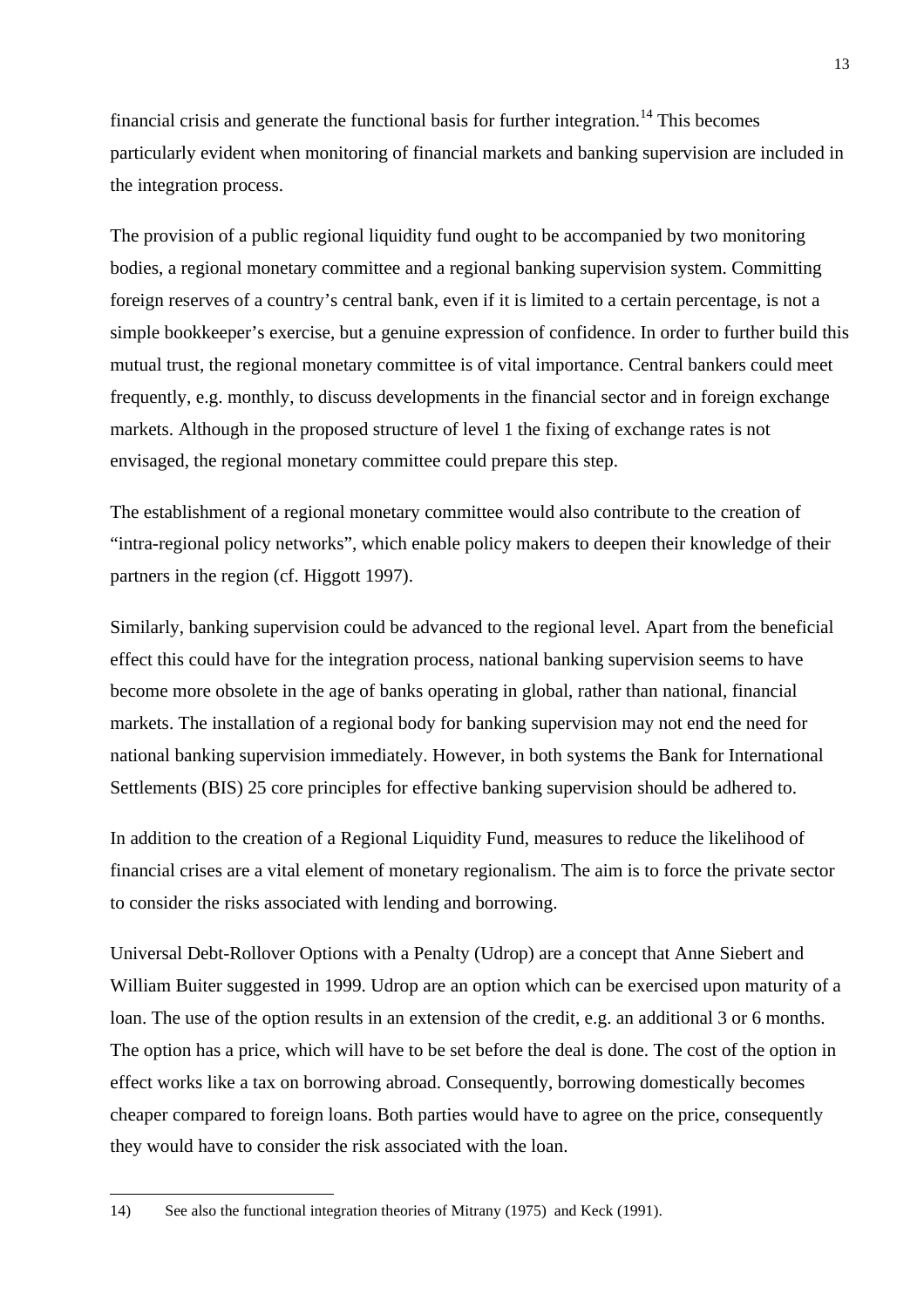The implementation of Udrop would provide a number of advantages:

- Financial crises tend to be characterised by panic and by a lack of sober evaluation. In this situation debtors gain valuable time. Liquidity problems caused by panic will be less likely.
- The necessity to find a price for the option will increase the readiness to thoroughly evaluate the credit risk.
- The pressure on the exchange rate of a country affected by a credit crisis can be reduced.
- The implementation of a regional liquidity fund may raise the risk of moral hazard. Although Udrop cannot completely exclude moral hazard, creditors would not walk away from a financial crisis totally unaffected either. Losing the ability to get their capital back immediately should dampen the risk of moral hazard. A public regional liquidity fund and Udrop represent the most important elements of the first level of monetary regionalism.
- Udrop may enhance the macroeconomic stability of an economy, which in turn improves the prospects for investment and growth.
- The implementation of Udrop requires neither a global consensus nor the approval from the IMF.
- Although Udrop can also be implemented by individual countries, they are particularly suitable for monetary regionalism: The collective introduction of Udrop will strengthen the bargaining position of the participating countries and will reduce the risk of being cut off from international financial markets.
- Implementing Udrop as an element of monetary regionalism will increase the strength and efficacy of the financial systems.

By contrast, the disadvantages of Udrop, in particular when implemented by a group of economies, are quite limited:

- Udrop can only provide help in the event of a liquidity crisis, not in a solvency crisis. In other words: A bank or company facing bankruptcy will not be saved.
- Udrop increase the cost of borrowing and consequently deteriorate the competitive position of the debtor relative to companies borrowing without Udrop.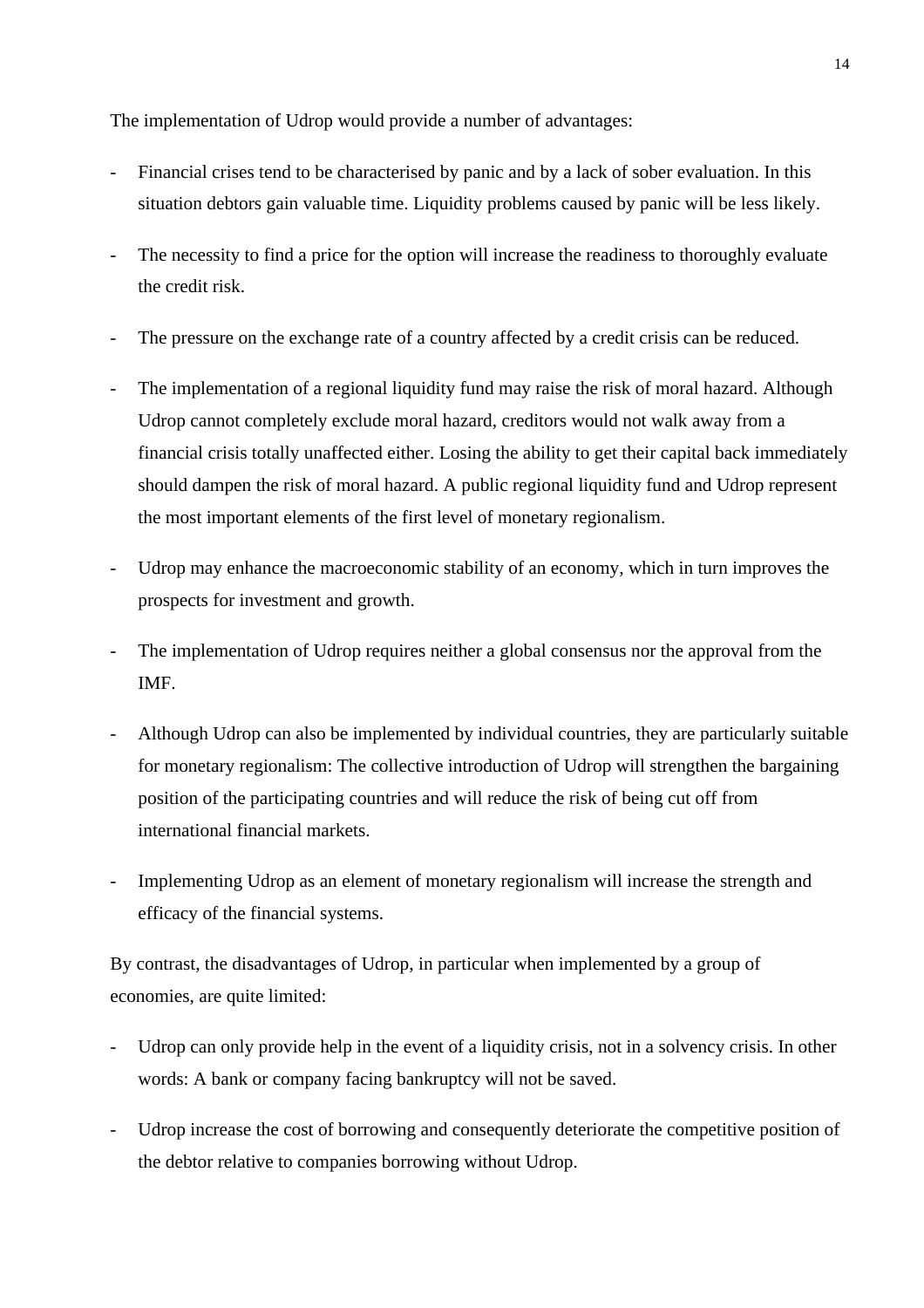- The ability of individual countries to introduce Udrop may be limited because lenders may collectively refuse to accept theses rollover-options.
- The support by the IMF for the introduction of Udrop is unclear and depends on the outcome of the current reform discussion.

Another element of level 1, the compulsory hedging of credit denominated in foreign currency, serves a similar purpose. Banks and companies that have to hedge their borrowings cannot be affected by a deterioration of the exchange rate. Also, the compulsory hedging would also contribute to exchange rate stability, because a shortage of foreign exchange, caused by debtors trying to meet their payment deadlines, is less likely. Similar to Udrop, hedging increases the cost of borrowing abroad. This may be a welcome prospect, since it raises the attractiveness of borrowing domestically. But for the companies that prefer foreign loans compulsory hedging, just as Udrop, represents additional cost. However, the stabilising effects seem to be more important: If hedging of loans in foreign currency would have been the norm in East Asia, the Asian crisis would have been much less severe, if it would have taken place at all.

On the first level of monetary regionalism, just like in conventional forms of regionalism, the economies of the participating countries are quite likely to be heterogeneous. Taking the experiences of the first wave of regional integration in the 1960s into consideration, it seems necessary to provide measures for the weaker countries for self-protection. A main element would be the permission to continue the use of capital controls. In particular, countries should be allowed to limit the inflow of capital and to tie the inflow to certain conditions, e.g. favouring long-term loans over short-term loans. Also, taxes on short-term inflows, a policy successfully implemented by Chile in the 1990s, ought to be possible on the first level.

The establishment of formal schemes to facilitate trade is not necessarily part of the level 1. The reason for excluding trade is mainly political: The creation of a free trade area or customs union can be misinterpreted as the formation of a trade bloc and consequently can be used by policy makers in other countries to justify import restrictions. These notions are particularly relevant for economies producing high surpluses in their trade accounts over longer periods of time, i.e. East Asian countries. Consequently, in other parts of the world, in particular in the Mercosur, the exclusion of a formal regional trade regime is not important.

Macroeconomic policy does not have to be co-ordinated and harmonised on level 1, but institutions should be created that permit the joint monitoring of macroeconomic developments.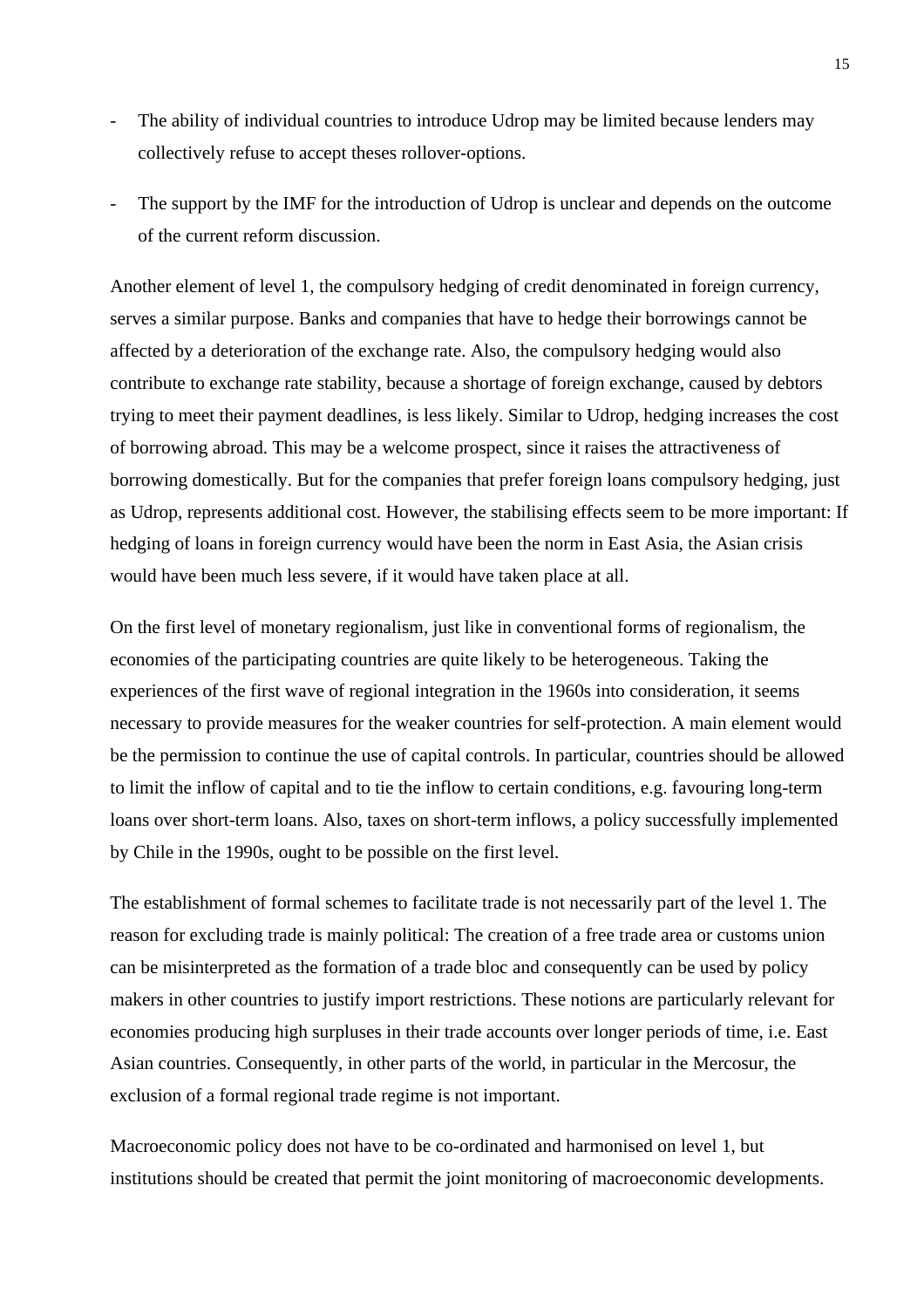Such a step not only is an important precondition for the introduction of a monetary union, but also contributes to the creation of intraregional policy networks.

#### **4.2. Level 2: Regional Monetary System**

The second step should be characterised by further preparation for monetary union. The introduction of a regional monetary system with exchange rate bands between the participating economies enables the participating economies to gain macroeconomic stability. The advantage of this system over a system with permanently fixed rates is obvious: It permits adjustments of exchange rates.

Finding the appropriate exchange rates and useful exchange rate bands obviously is not an easy task. If the bands are too broad, the benefits from such a scheme are limited. Exporters and importers in such an arrangement with wide bands would still have to hedge their receipts from transactions in foreign currency. Therefore, exchange rate bands which are wider than, say, 10 per cent might be more symbolic than functional. On the other hand, if a very narrow exchange rate band is chosen, i.e. + two per cent, the risk of markets testing those bands quickly and successfully seems to be quite high.

After the experience with the European Monetary System, which operated successfully for more than a decade but partly collapsed in 1992, a regional monetary system may have lost some of its appeal. However, this system has to be evaluated in comparison with the other plausible alternatives: Countries may either opt for completely flexible exchange rates or currency boards. Neither of these two alternatives is without substantial disadvantages either.

Flexible rates seem to be the easiest system: Central banks just watch the fluctuations of exchange rates and do not try to stabilise them. But flexible rates are a major obstacle for an expansion of international or regional trade. Importers and exporters do not have a solid basis to calculate future receipts. This can partly be overcome by hedging, but hedging is a costly insurance. Needless to say that the providers of this type of insurance, i.e. big banks, regard flexible rates as the best exchange rate system.

A currency board on the other hand leaves the central bank with very little room for manoeuvre. The exchange rate is fixed vis-à-vis an anchor currency, and domestic money supply is determined by the amount of foreign reserves a central bank holds. Although this system offers an alternative for economies previously plagued by very high inflation and very volatile exchange rates, it is no cure for the majority of developing countries and emerging economies. The reason for this is that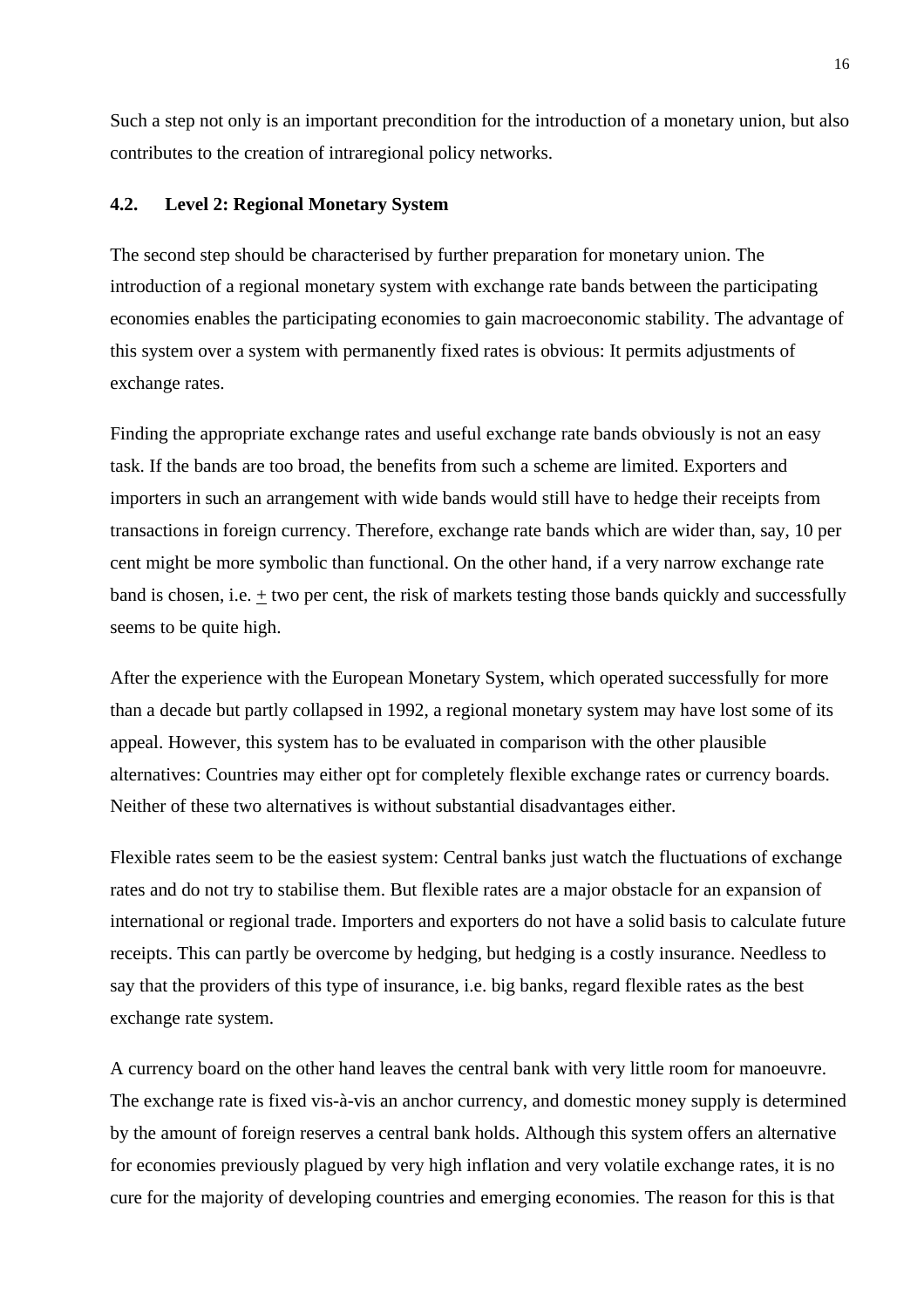finding a suitable anchor currency is much more difficult than it appears at first. Due to the volatility of exchange rates between Dollar, Euro and Yen a currency board only transmits those fluctuations. A currency tied to the US-Dollar, for instance, would currently be a problem for an economy which exports substantially to the Eurozone.

Therefore, rather than trying to stabilise exchange rates at the periphery, more stable exchange rates in the core of the world economy would be helpful. The desirability of a system of exchange rate bands between the poles of the world economy was underlined in a report of the Council on Foreign Relations published in 1999. In a minority vote US economist Fred Bergsten, hedge fund celebrity George Soros and Paul Volcker, from 1979 to 1987 head of the US Federal Reserve Bank, have called for the implementation of flexible bands between the main currencies. They vividly pledged for a new currency regime, without which they cannot envisage a successful reform of the international financial system:

*"Our point is that 'reforming the international financial architecture' without reforming the currency regime is like watching Hamlet without the Prince. The international monetary system will continue to be ineffective and crisis prone until that crucial centrepiece of its operation is thoroughly revamped. We urge the G-3 countries to adopt some variant of target zones in the near future"* (Council on Foreign Relations 1999, p. 129).

The problem is that such a regime seems increasingly less likely. Although from a pure technical point it is feasible, the political will for such a project is hard to spot, in particular in the USA. Policy makers in the US currently seem to suffer from "hegemonic illusion": There willingness to encourage in co-operative multilateral regimes appears to be very limited. Although this unipolar moment will not last, for the time being other countries and regions cannot expect the US to play a constructive role in the shaping of a more stable global financial system.<sup>15</sup> Consequently, a regional system of exchange rate bands appears to be a plausible alternative.

The establishment of a regional monetary system will have to be accompanied by an intensification of the co-operation by monetary authorities. Although separate currencies continue to exist, the intensity of communication between central bankers would have to be improved and regular meetings of the regional monetary committee appear to be useful. The press coverage of these meetings could be used to raise the awareness of citizens in the region with regard to the implementation of the integration process.

<sup>15)</sup> For a discussion of the current American unilateralism and its consequences for world politics and the world economy see, for example, Bergsten 1999, Huntington 1999, Pfaff 1998.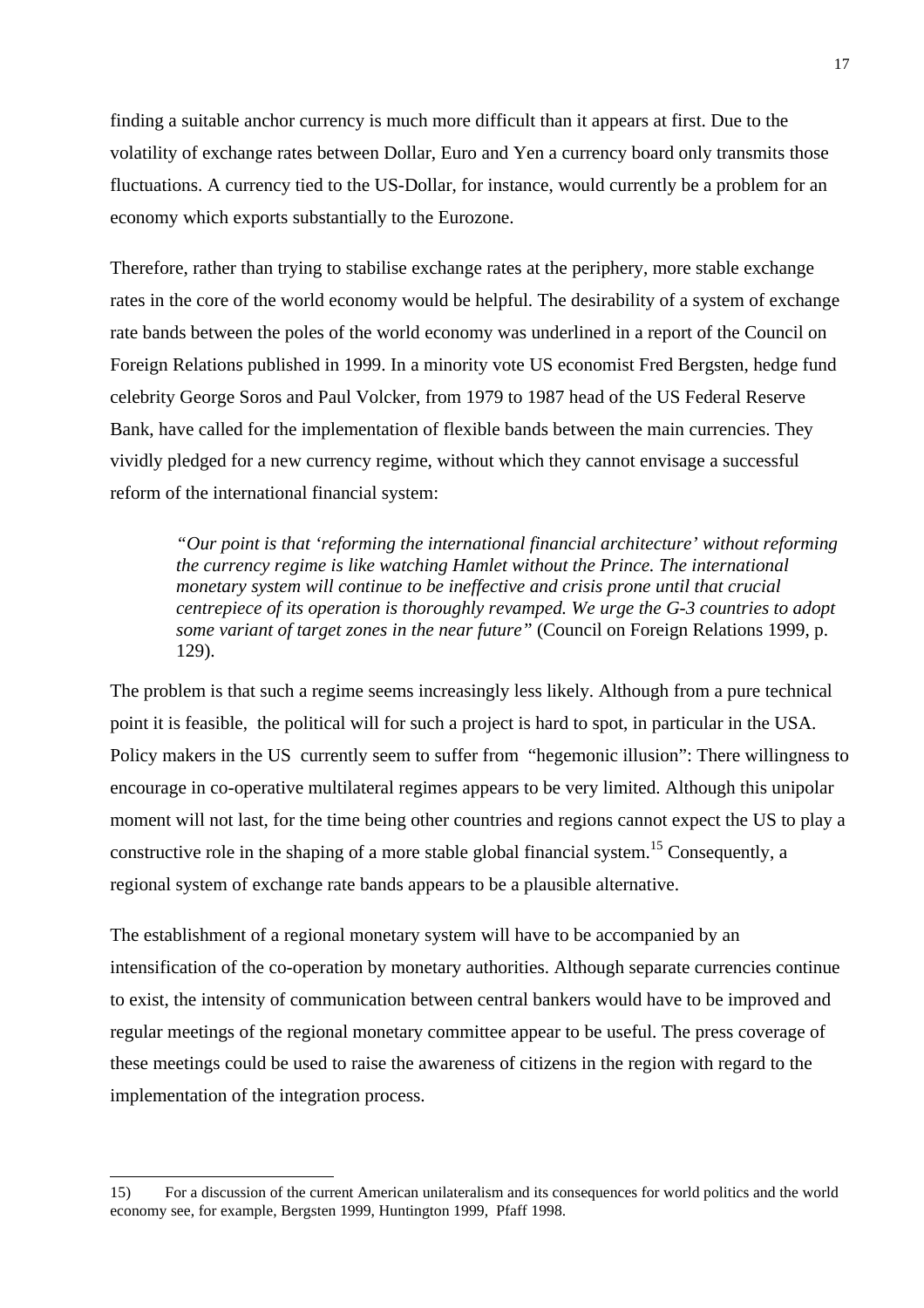When monetary co-operation is intensified and the coverage of the existing regional liquidity fund has been expanded, the additional measures taken for crisis prevention can gradually be phased out. If the regional monetary system operates sufficiently well, in particular the compulsory hedging of credit denominated in foreign currency may be phased out.

Trade facilitation could start to play a greater role on level 2. However, the establishment of a free trade area is not suggested: Firstly, because of the undesired administrative costs, secondly, because of the potential political vulnerability caused by formal trade regimes. Nevertheless, trade facilitation may be implemented. Especially the harmonisation of norms and standards could make a valuable contribution to the integration process.

In preparation for level 3, the economic and monetary union, monetary and fiscal policy will have to be harmonised. Although the experience of the Eurozone offers no blueprint that can directly be applied elsewhere, the five criteria used in the process leading to the creation of the Eurozone have a certain plausibility. These have been:

- the level of existing public debt shall not exceed 60 per cent of GDP,
- new public debt has to be less than 3 per cent of GDP,
- the inflation rate should not be more than 1.5 per cent above the inflation rate in the three countries with the lowest inflation,
- the economies must have participated successfully, i.e. without adjustments, in the European Monetary System for at least two years,
- long-term interest rates should not be more than 2.0 per cent above the respective rates for the three best economies.<sup>16</sup>

The plausibility of those criteria is sufficient. The combination of measures to evaluate public debt and inflation is simple enough to be workable. It includes two criteria which are primarily determined by markets (exchange rate, long-term interest rate), not by official declaration. At the same time, the treaty provides some flexibility regarding these five criteria, in particular concerning the level of public debt, which may be above 60 per cent provided it is sufficiently fast approaching the 60 per cent criterion. On the other hand, the levels set have no specific explanation. For instance, why a level of 60 per cent was chosen is unclear. Nevertheless, the combination of factors considered assures a certain level of macroeconomic stability.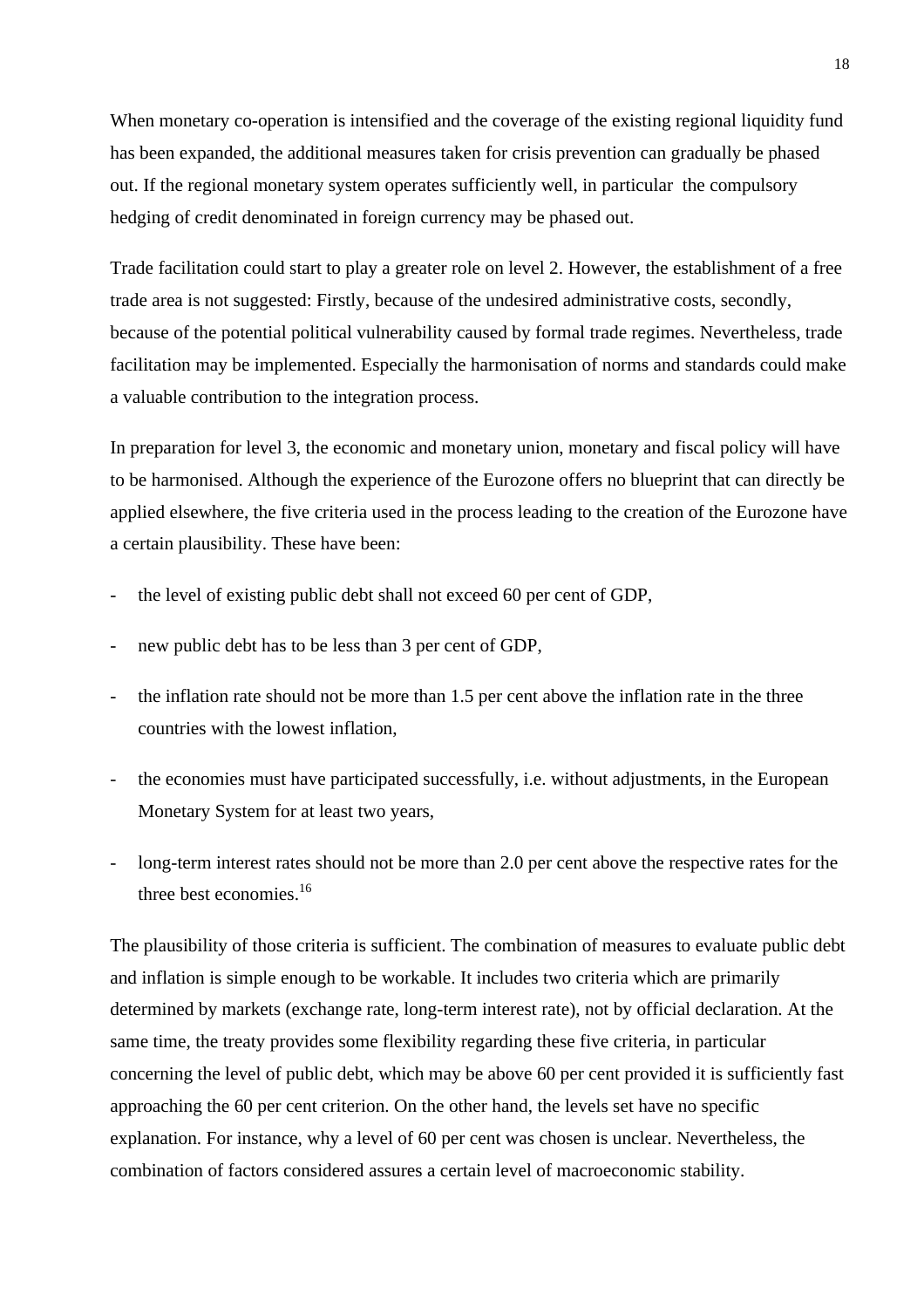# **4.3. Level 3: Economic and Monetary Union**

The creation of an economic and monetary union is more than a simple step for an integration project. Clearly, quite a few conditions have to be met before such a far-reaching measure can be implemented. At the same time, an economic and monetary union has disadvantages that participating countries may not want. In particular the inability to react to differing economic developments within the union with exchange rate adjustments can be seen as a major disadvantage of this level of regional integration.

However, an economic and monetary union clearly has major advantages over a regional monetary system. Transaction costs are permanently reduced and competition within the union is strengthened. Above all, exchange rate adjustments within the union are no longer a threat. Companies do no longer have to pay for hedging against exchange rate volatility.

It seems hard to envisage the establishment of an economic and monetary union as the final stage of regional integration. Once a common currency has been created, an integration project that would limit itself to economic policy would quickly face, rightly so, criticism regarding the lack of democratic control over economic policy. Therefore, beyond the creation of a regional central bank other common political institutions will have to be created, at least in an integration project of democratic societies.

As integration proceeds, it is plausible to see the phasing out of national banking supervision. The regional banking supervision should in the process have been strengthened sufficiently to warrant the abolishment of national banking supervision. Also, the creation of a single currency could be accompanied by the phasing out of capital controls: The risk of a speculative attack on the currency of an economy is done away with. The entire integration project may decide to maintain or even introduce capital controls vis-à-vis the rest of the world, but internal flows should no longer be restricted.

With regard to trade, once the third level of integration is reached at least a customs union is required. Although theoretically trade within a project of monetary regionalism could still be subject to tariffs and other forms of trade restrictions, one of the aims of a common currency, i.e. the strengthening of competition, could not be achieved. A free trade area, however, should not be implemented, because of the need to administer certificates of origin: Trade would not be facilitated. At the same time, restrictions on migration could remain in place. In particular in areas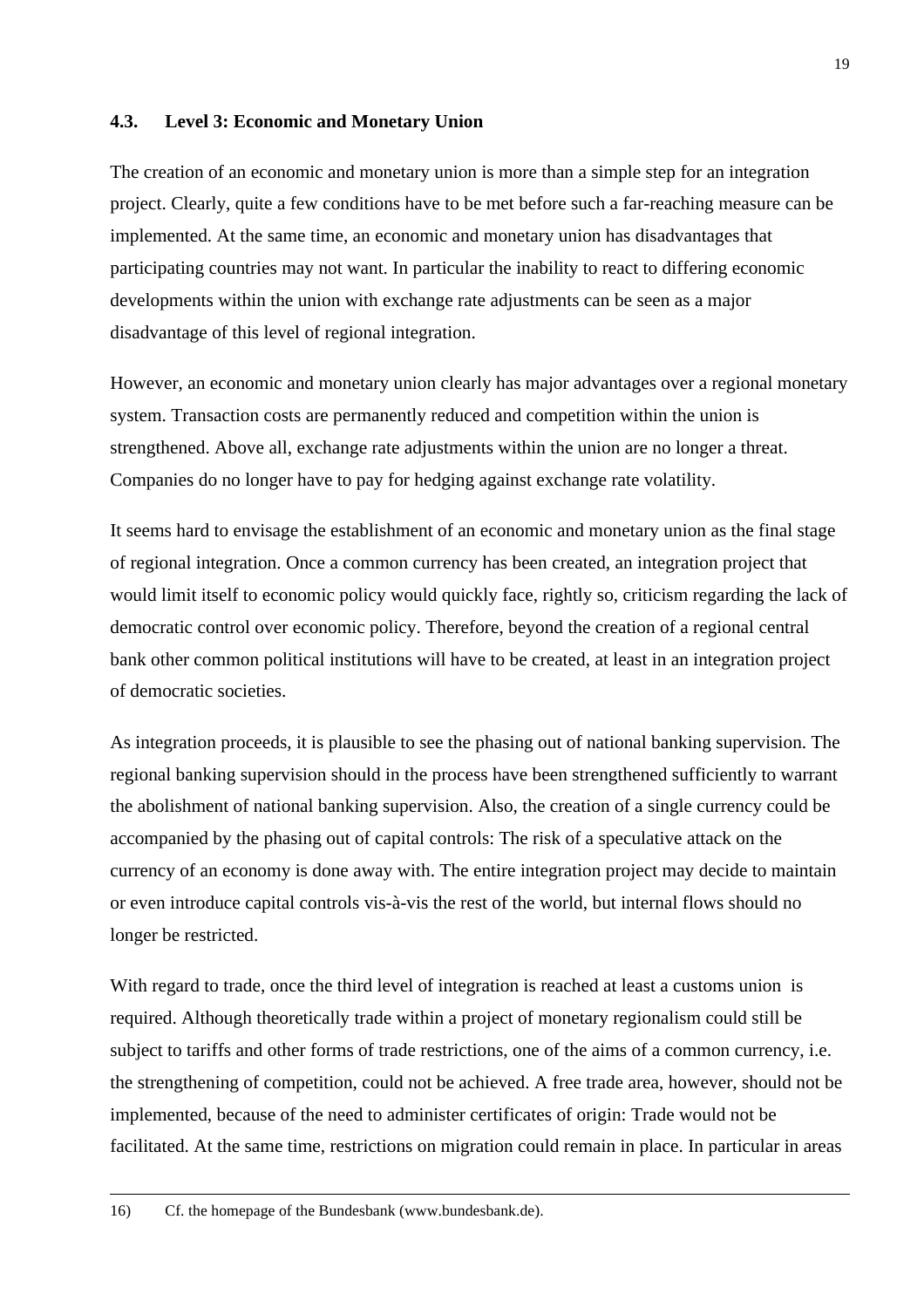with greatly differing levels of development, the introduction of the freedom of employees to move within the union might be limited to the last and final level of integration.

# **4.4. Level 4: Political Union**

The completion of the integration process, the creation of a political union, will not require many additional measures with regard to economic policy, but rather demand political integration. In particular, supranational political decision making bodies have to be founded.

In most areas, economic policy integration will have been implemented on lower levels of integration. A deepening of the integration process could be the reduction of national tax systems in favour of a uniform union-wide tax system. But measures of that nature do not seem to be vital for the success of the political. A certain variation of tax rates would not undermine the integration project.

The main benefit of the integration project continues to exist during the entire implementation phase: The region would gain independence and would be quite immune against financial crises. The preconditions for such a scheme are high, and probably only in East Asia monetary regionalism could be implemented.

# **5. Prospects for Monetary Regionalism in East Asia and Consequences for the IMF**

The first evidence of an emergence of monetary regionalism and a turning away from the IMF is to be found in East Asia. Rightly so, the region perceives the IMF's policy as humiliating and wrong. In addition, in the summer of 1997 the IMF together with the US government impeded the Japanese initiative to create an Asian liquidity fund. The Asian Monetary Fund was explicitly to apply softer conditions than those of the IMF. The AMF's concept corresponded to being more of a 'lender of last resort' than the IMF. Essentially, the AMF idea was about providing unconditional loans to overcome liquidity crises (cf. Dieter/Higgott 1998).

At the end of 1999, after the worst impacts of the Asian crisis had been overcome, East Asian circles once again addressed the topic of more intensive regional cooperation. The regular ASEAN summits were expanded by the participation of Japan, China and South Korea, and the meeting held in Manila at the end of November last year adopted an ambitious plan. The summit chair, Philippines President Joseph Estrada, told the news media the goals were a common market, monetary union and an East Asian Community (Financial Times, 29 November 1999, p. 4).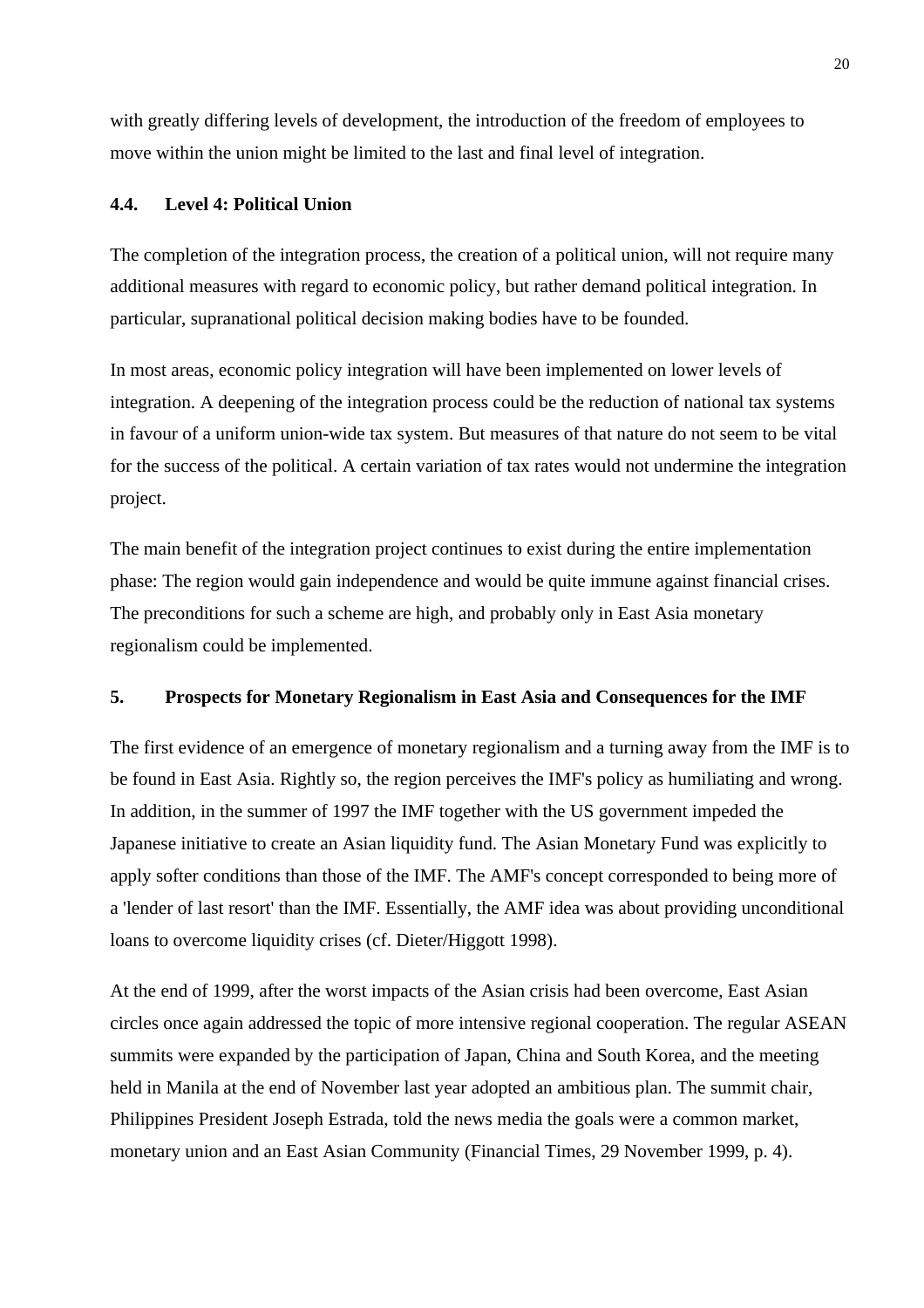The significance of the fact that Japanese observers also now advocate monetary cooperation in East Asia should not be underestimated. In an interview with the New Straits Times in mid-January this year, Eisuke Sakakibara, former state secretary of the Japanese finance ministry, spoke out for a cooperative monetary regime in East Asia (World Bank, Development News, 12 January 2000).

To be sure, the outlines of this East Asian integration project are still very unclear. But it appears that cooperation in the sectors of monetary policy and finance markets will have more importance than trade policy agreements. At present, it does not appear to be unrealistic to expect the development of an 'East Asian Financial Caucus' in the medium term. The project will focus less on trade issues than on cooperation in the monetary and finance policy sector.

The first details of the new project were given during the fourth ASEAN finance ministers' conference at the end of March this year. True, there is no longer talk of an East Asian monetary fund, but there are plans for setting up a regional liquidity aid system. In a crisis, the central banks of the participating countries are to have speedy access to the currency reserves of the other states (Frankfurter Allgemeine Zeitung, 29 March 2000; cf. the declaration of the ASEAN Finance Ministers www.asean.or.id). In other words: The region has started to create a regional liquidity fund. Implemented successfully, it would give the region greater autonomy: in a crisis the neighbours help out, not the IMF.

At the beginning of May 2000, Japan has suggested a plan of a network of currency swaps, in effect a regional liquidity fund, to Asian finance ministers attending the annual meeting of the Asian Development Bank in Thailand. The idea is that Asian countries should be able to borrow from each other through short-term swaps of currency reserves (cf. Financial Times, 6/7 May 2000, p. 9). The fact that Japan is trying to take the lead in this initiative invites two conclusions. Firstly, Japanese policy makers have learnt from the missed 'golden opportunity' (Walden Bello) to create an Asian Monetary Fund in 1997 and do not want to be passive bystanders this time. Secondly, the matter seems to be taken care of with urgency, considering the short time span between the first suggestion for such arrangements were made: Barely six weeks passed between the Manila meeting of ASEAN finance ministers and the tabling of the Japanese proposal.<sup>17</sup>

<sup>17)</sup> However, the Japanese government is still unwilling to confront the US and the IMF with such a proposal. Rather than calling it what it is, i.e. an alternative to the IMF, Japanese delegates stressed that bypassing the IMF was not an aim of their proposal (cf. Financial Times, 6/7 May 2000, p. 9). But why suggest that plan if there is no need to bypass the IMF?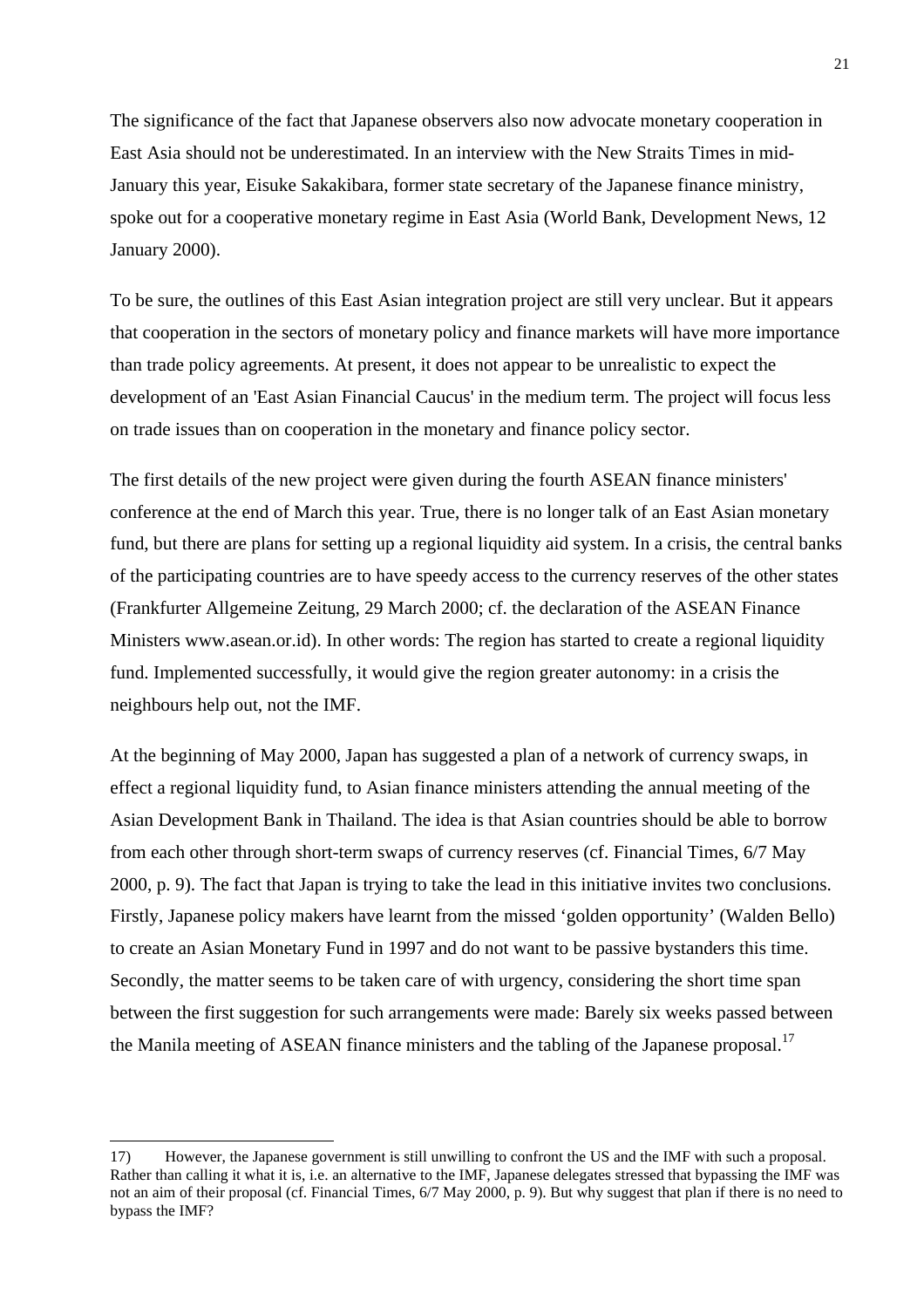Il Sakong, chairman of the Korean Institute for Global Economics, during the meeting in Chiang Mai underlined the need for a regional response:

*"We need to have some kind of defense mechanism. Since not much is expected to be done at the global level, something should be done at the regional level"* (Financial Times, 6/7 May 2000, p. 9)

The finance ministers of the ten ASEAN countries, China, Japan and South Korea reached an agreement in Chiang Mai, although major elements of the proposal still have to be finalised. However, the very fact that these countries are focussing on the generation of greater financial stability marks a new era of regionalism in East Asia.

The forward looking and inclusive character of the project is underlined by China's participation. Today, China has no need for additional liquidity from the region. Together with Hong Kong's monetary authority, China's central bank has reserves of US-Dollar 250 billion, much than enough for an economy that enjoys the additional safety net of comprehensive capital controls. Xiang Huajcheng, China's finance minister, therefore emphasised in his statement not the relevance of the project for China, but rather for the region. $^{18}$ 

The currently existing level of reserves in East Asia makes the creation of a regional liquidity fund a plausible exercise. The region has more foreign reserves than any other. Even without Taiwan, which alone enjoys reserves of more than US-Dollar 100 billion, the central banks of East Asia together have more than US-Dollar 800 billion at their disposal. The European Central Bank, by comparison, even after the recent doubling of reserves only has foreign reserves of about \$ 90 billion.<sup>19</sup> Even if only 20 per cent of this amount would be used in a financial crisis, the amount of money available would appear to be sufficient to act as lender of last resort. If, say, Thailand would be faced with a new financial crisis, it could draw upon almost US-Dollar 190 billion: it own reserves of US-Dollar 34.1 billion plus additional US-Dollar 155.4 billion from the regional liquidity fund. The amount of money available to the Thai central bank would exceed the IMF-led lending to Thailand, Korea and Indonesia by about US-Dollar 50 billion.<sup>20</sup>

<sup>18)</sup> Xiang said that China supported the project because it would contribute to the economic and financial stability of the region (cf. Financial Times, 8 May 2000, p. 10).

<sup>19)</sup> The entire reserves of the Eurozone, including the reserves of the national central banks, stood at about \$ 345 billion in February 2000 (cf. Der Tagesspiegel, 9 May 2000).

<sup>20)</sup> In the Chiang Mai meeting, the envisaged volume of the swap agreements was very limited. Thailand, Malaysia, Singapore, Indonesia and the Philippines discussed an expansion of their existing swap arrangements from \$ 200 million to \$ 2 billion (cf. Financial Times, 8 May 2000, p. 10). Although such a step would not do harm, it clearly is too limited for an effective regional liquidity fund, which needs both Japan and China as contributing partners.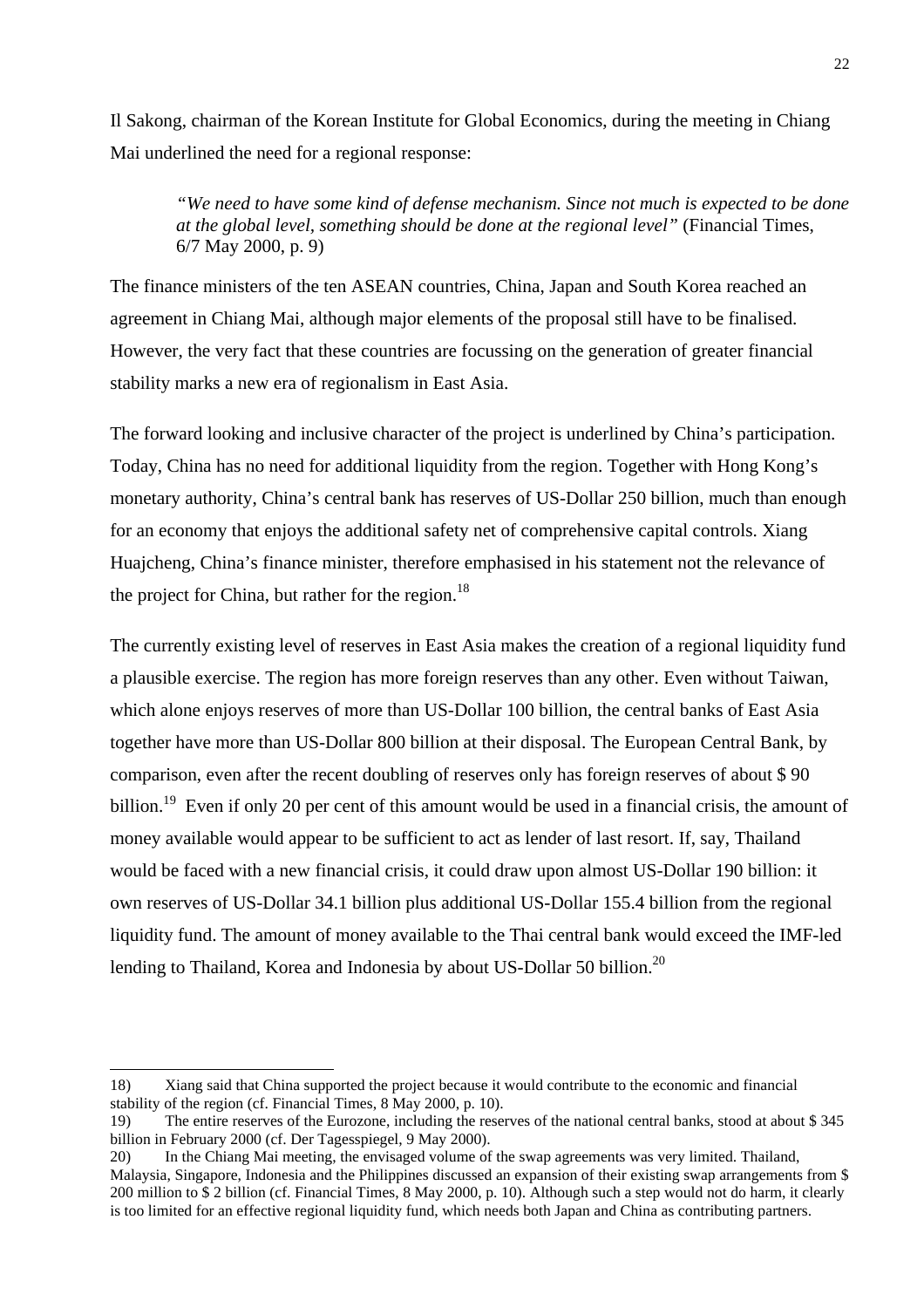The Financial Times has immediately criticised the agreement of Chiang Mai. Asian policy makers would be tempted to delay reform, thereby missing the opportunity to provide real safety against speculative attacks on their currencies:

*"Asian governments must not forget that sound policies, strong banks and well-run corporations are better than any currency arrangements for warding off speculative attacks"* (Financial Times, 10 May 2000, p. 22).

Although the Financial Times acknowledges that the creation of a regional network system is a major step forward for East Asia, in its critique, essential points are missed. The creation of the regional liquidity fund does not necessarily imply that Asian governments must use the additional financial means to return to fixed exchange rates; at least not immediately. The initial purpose of the regional liquidity fund may well be limited to providing sufficient liquidity for banks and corporation that, due to a sudden swing in market sentiment, may be confronted with an inability to rollover existing debt denominated in foreign currency. The absence of comprehensive capital controls in most economies of East Asia has made the task of central banks much more complicated. Due to the fact that banks and corporations are able to borrow abroad in foreign currency a central bank with limited reserves has limited power to provide liquidity in the event of a crisis. For this reason without strong central banks it is difficult to build a solid, strong financial sector. It might be helpful to remember the influential roles that central banks had in western economies when financial crises hit. Just consider the role of the Bundesbank played in solving the bankruptcy of the Herstatt Bank in 1974 or the Federal Reserve's role in solving the Savings & Loans debacle of the 1980s. Therefore, the creation of a network of strong central banks is a precondition for stability in the financial sectors of East Asia. Thus, the FT's comment underestimates how much markets can overshoot. A primary concern of Asian finance ministers is therefore to avoid the negative consequences of this dark side of market processes, as the Bank for International Settlement has called it. This is a legitimate and significant function of governments.

The high level of foreign reserves is making East Asia not only the most likely region for monetary regionalism, but it might be the only region where such a concept can be implemented. Reserves are not only high, they are also quite well distributed in the region. The two largest economies, Japan and China, also have the largest reserves. In the event of a crisis, those two economies would make the highest contribution. Also, considering the high level of reserves, a regional liquidity fund is plausible even without using too high a percentage of the reserves of the participating central banks.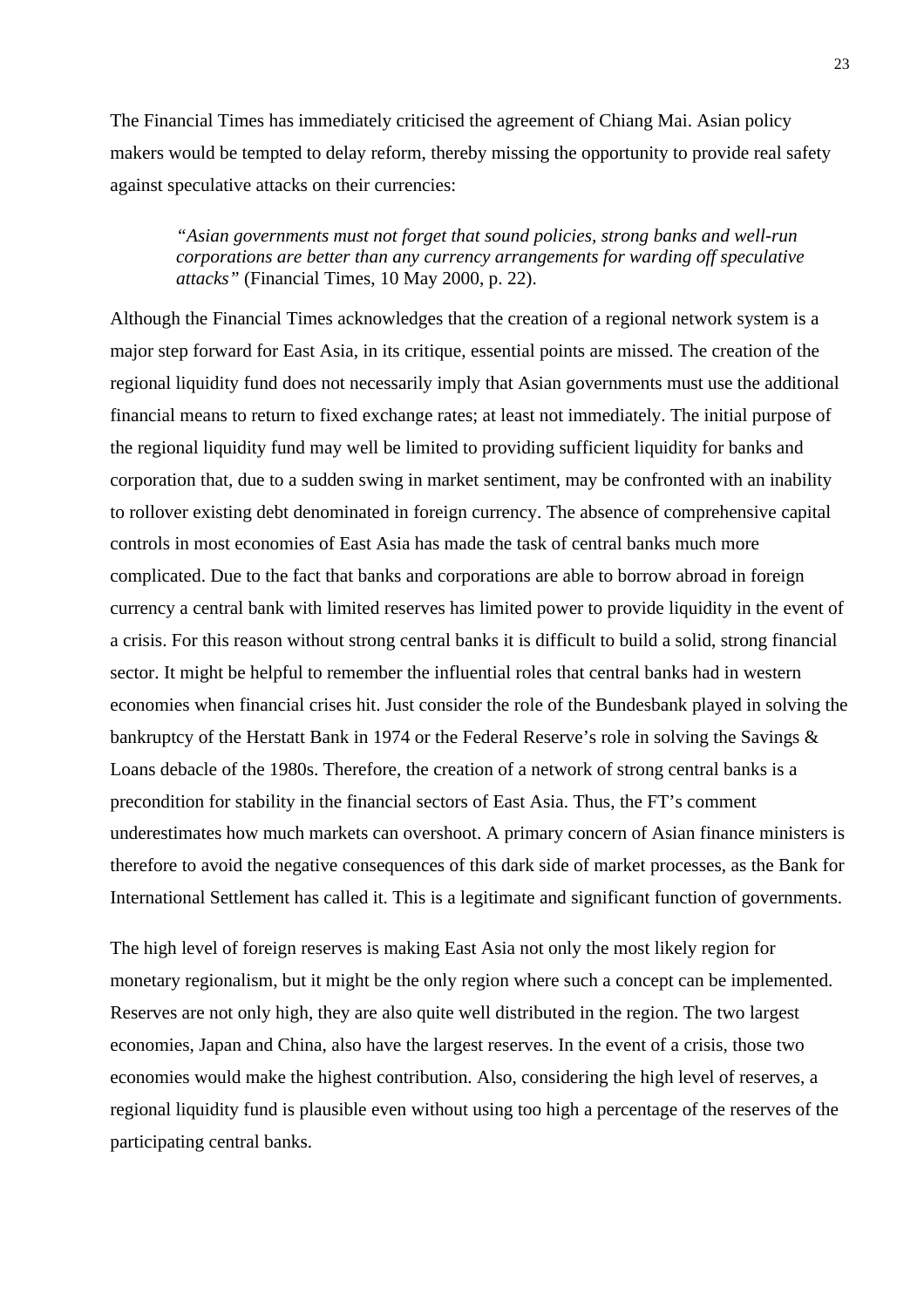In other parts of the world the picture might be a different one. The Mercosur, for instance, would have too limited foreign reserves to start a project of monetary regionalism based on the creation of a regional liquidity pool. Even if Chile would participate, the foreign reserves of Argentina, Brazil and Chile currently only total US-Dollar 74.9 billion, an amount insufficient for the creation of a regional liquidity fund that only uses ten or twenty per cent of all reserves.<sup>21</sup> However, those economies with more limited reserves could still implement other elements of monetary regionalism, e.g. Udrop, regional banking supervision or the creation of a private regional liquidity fund. Also, macroeconomic co-ordination and joint monitoring would be possible.<sup>22</sup>

<sup>21)</sup> In March 2000, Argentina had reserves of \$ 24,7 billion, Brazil \$ 36.2 billion and Chile \$ 14.0 billion (cf. the Economist, 22 April 2000, p. 122).

<sup>22)</sup> Brazil's president Fernando Enrique Cardoso has called for an augmented Mercosur. He suggested the inclusion of macroeconomic issues and suggested a stability pact à la Maastricht for the Southern Cone (Financial Times, 10 November 1999, p. 5).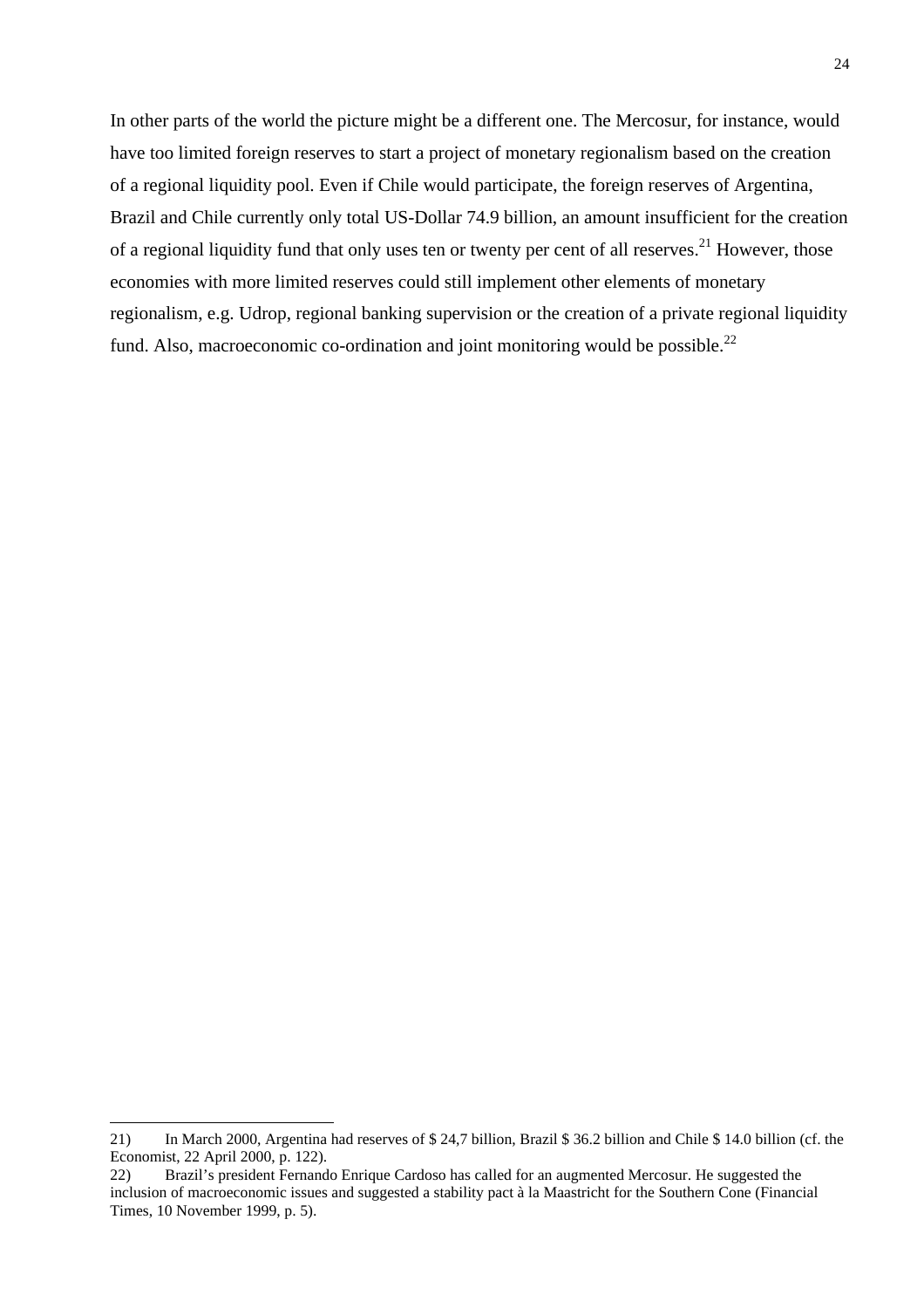| Country           | Reserves in March 2000 in<br>billions of US-Dollar | 20 % available for a regional<br>liquidity fund |
|-------------------|----------------------------------------------------|-------------------------------------------------|
| Brunei (1999)     | 0.5                                                | 0.1                                             |
| China             | 156.8                                              | 31.36                                           |
| Hong Kong         | 96.3                                               | 19.26                                           |
| Indonesia         | 26.3                                               | 5.26                                            |
| Malaysia          | 30.6                                               | 6.12                                            |
| Philippines       | 12.9                                               | 2.58                                            |
| Singapore         | 74.3                                               | 14.86                                           |
| South Korea       | 74.0                                               | 14.8                                            |
| Thailand          | 34.1                                               | 6.82                                            |
| Japan             | 305,5                                              | 61.1                                            |
| Total             | 811.3                                              | 162.26                                          |
| Taiwan            | 103.5                                              | 20.7                                            |
| Total inc. Taiwan | 914.8                                              | 182.96                                          |

Table 3: Foreign reserves of East Asian economies

Source: The Economist, March 4<sup>th</sup> 2000, p. 122; Brunei Currency Board, Japanese Ministry of Finance.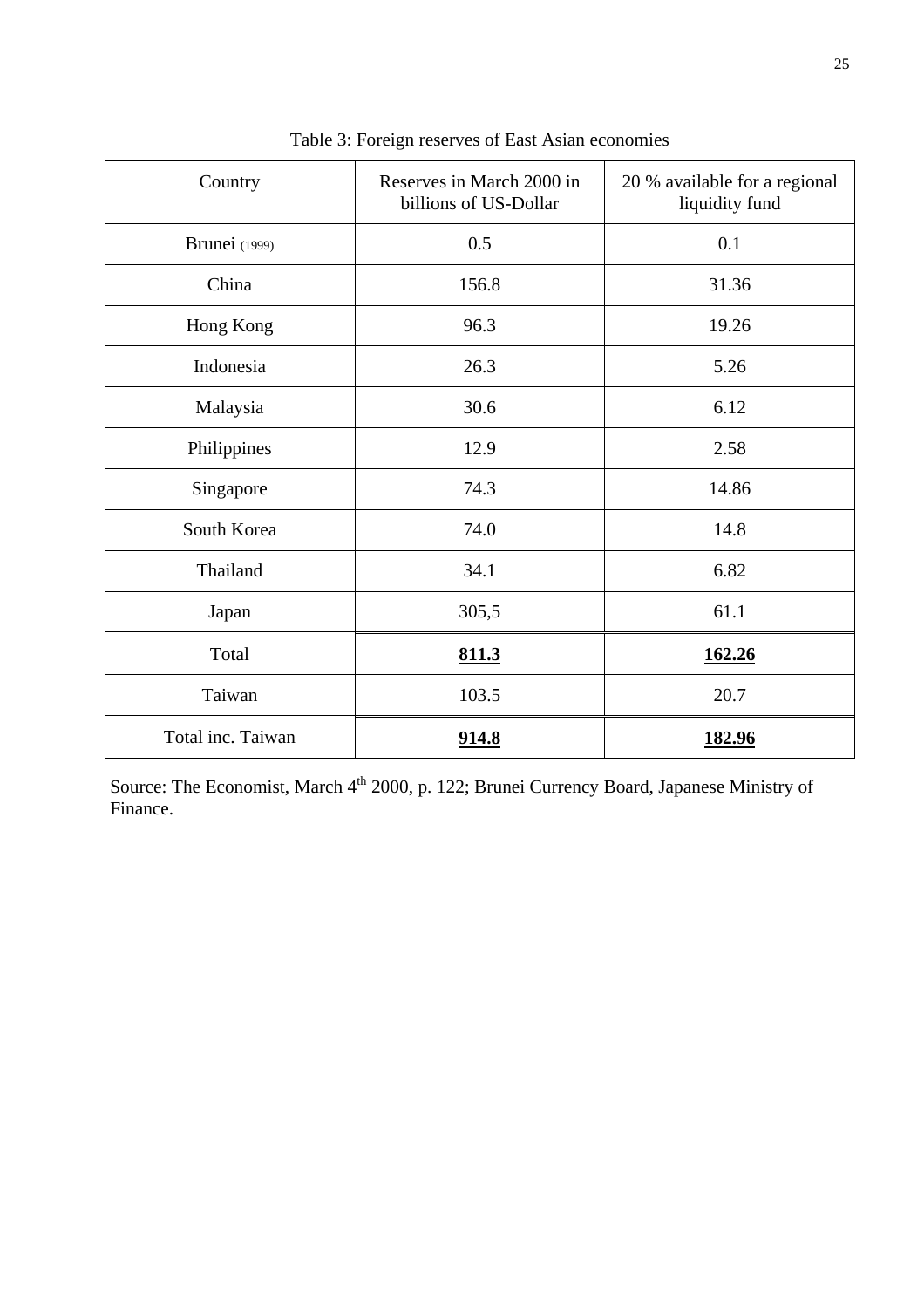#### **6. Conclusions**

The concept of monetary regionalism potentially offers a new avenue of regional integration in particular to the economies of East Asia. Elsewhere, the level of foreign reserves that is necessary to implement the first level of integration seems to be too limited. In East Asia, the conditions for monetary regionalism are good. Economically, the level of reserves is high enough to provide sufficient liquidity. Politically, the Asian crisis has substantially increased the willingness of policy makers to try a new international regime that promises to avoid a repetition of the traumatic events of 1997 and 1998. Although the Asian crisis did not result in war or civil war, the hardship suffered by millions of people in Thailand, Indonesia and South Korea, but also the Philippines and Malaysia has raised policy makers' willingness to explore new avenues of regional cooperation.

Although a successful implementation of monetary regionalism in East Asia would be good news for the region, it might be bad news for the IMF. If East Asia opts for an alternative safety system, the Fund will loose importance and consequently will be less able to shape the global economy. In contrast to the situation at the beginning of the  $21<sup>st</sup>$  century, the IMF would be unable to provide a blueprint for the road of development developing countries in East Asia ought to be taking. At the same time, one of the few important institutions of multilateral institutions would be driven out of business. That might not be a bad thing, but on the other hand the prospect of a world that is once again characterised by bloc confrontation is not very promising.